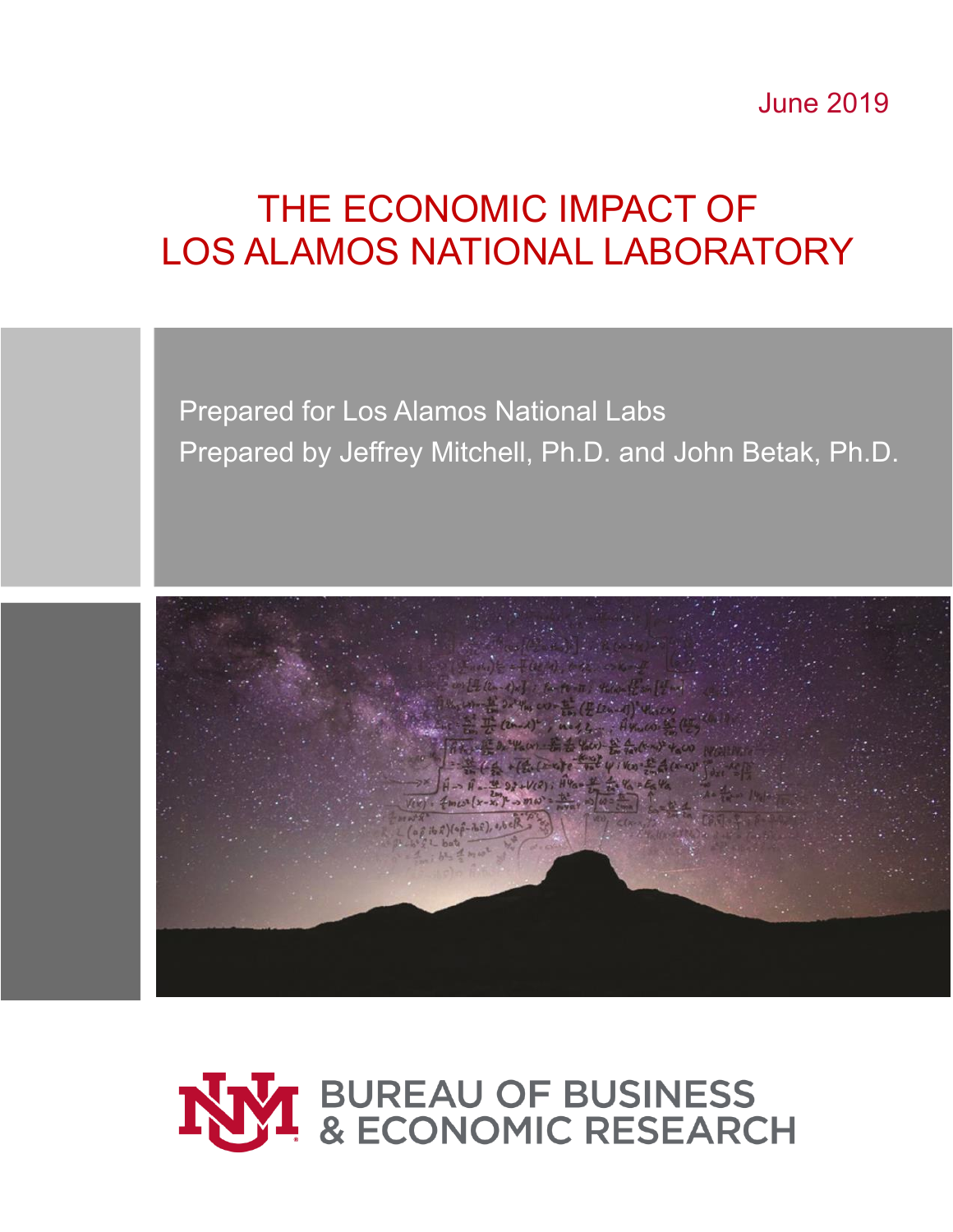# **TABLE OF CONTENTS**

| 1. |                                                                         |  |
|----|-------------------------------------------------------------------------|--|
| 2. | Department of Energy National Laboratories in the U.S. and New Mexico 3 |  |
| 3. |                                                                         |  |
|    |                                                                         |  |
|    |                                                                         |  |
|    |                                                                         |  |
| 4. | Economic Impacts of LANL on the State and Northern New Mexico 8         |  |
|    |                                                                         |  |
|    |                                                                         |  |
|    | 4.3 Impacts of LANL Procurement of Goods and Services and               |  |
| 5. | Fiscal Impacts of LANL on the State and Northern New Mexico  15         |  |
| 6. | Overall Assessment of Economic and Fiscal Impacts of LANL on Northern   |  |
|    |                                                                         |  |
|    |                                                                         |  |
|    | Appendix 3. LANL Gross Payrolls by County and Employee Category 21      |  |
|    |                                                                         |  |

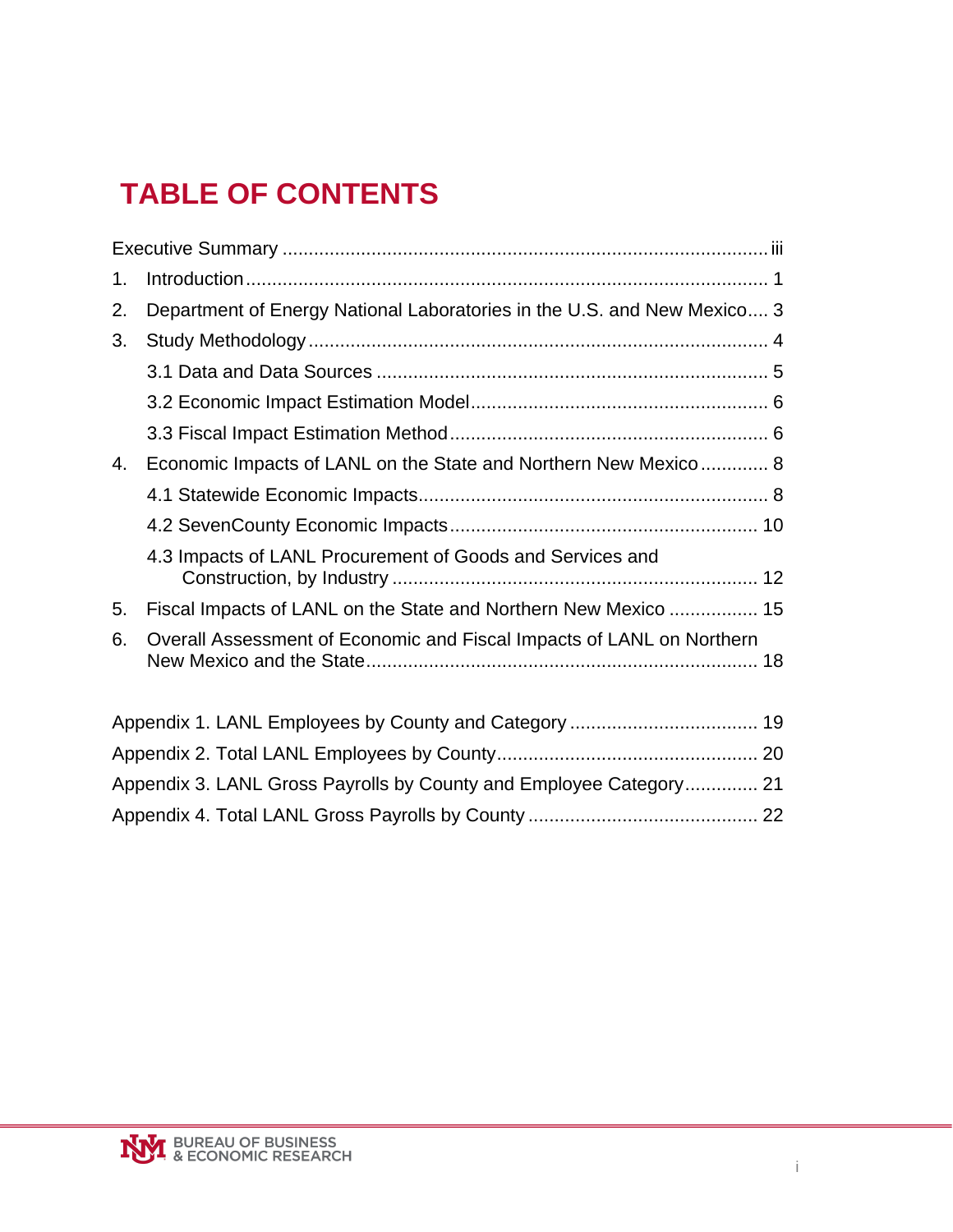# **TABLE OF TABLES**

| Table 2. | Economic Impacts of LANL Employee Household Spending,                    |
|----------|--------------------------------------------------------------------------|
| Table 3. | Economic Impacts of LANL Purchases of Goods and Services,                |
| Table 4. | Economic Impacts of LANL Spending on Construction, Statewide  10         |
| Table 5. | Total Economic Impacts, Seven-County Region 10                           |
| Table 6. | Economic Impacts of LANL Employee Household Spending, Seven-             |
|          | Table 7. Economic Impacts of LANL Purchases of Goods and Services,       |
| Table 8. | Economic Impacts of LANL Spending on Construction, Seven-                |
| Table 9. | LANL Procurement of Goods and Services and Construction by               |
|          | Table 10. Impacts of Goods and Services and Construction Expenditures,   |
|          | Table 11. Impacts of Goods and Services and Construction Expenditures in |
|          | Table 12. Fiscal Revenues to State and in Northern New Mexico            |
|          | Table 13. Fiscal Impacts of LANL on Northern New Mexico and the State,   |

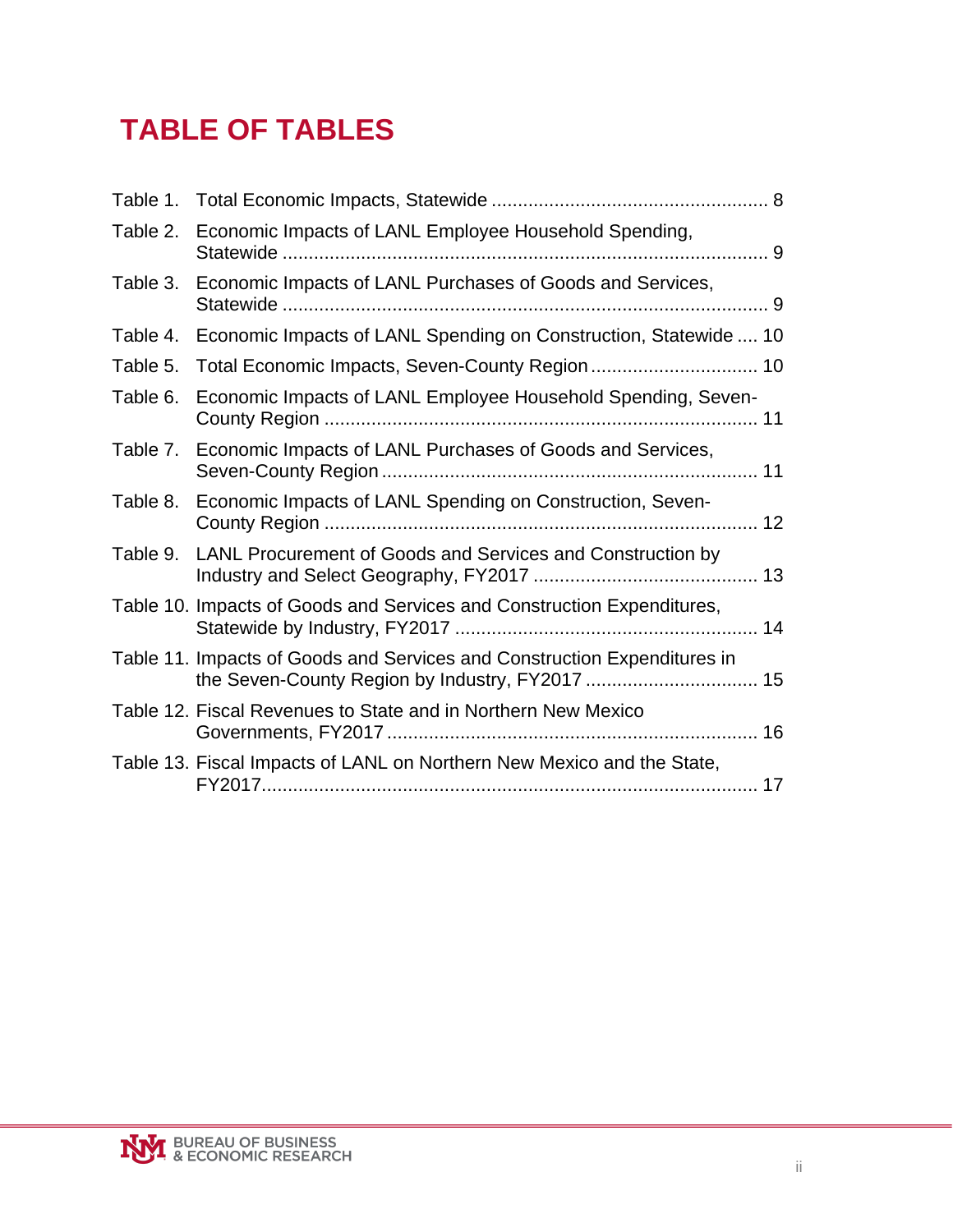## <span id="page-3-0"></span>Executive Summary

The University of New Mexico's Bureau of Business and Economic Research (BBER) has been commissioned by Los Alamos National Laboratory (LANL) to estimate the economic and fiscal impacts of LANL's operations on northern New Mexico and on the state of New Mexico. This report summarizes the results of the study and outlines the data and methods used in the analysis.

LANL provides substantial economic benefits to Los Alamos County, the six surrounding counties, and the state of New Mexico. It brings out-of-state dollars into New Mexico, provides moderate to high wage jobs to New Mexicans, supports New Mexico businesses and contributes to state and local tax revenues. All LANL revenues are from out-of-state, mostly from Federal dollars. Funding is largely derived from the U.S. Department of Energy (DOE), either directly from DOE or from DOE's National Nuclear Security Administration (NNSA). In FY2017, these externally generated revenues amounted to \$2.55 billion going directly into the New Mexico economy.<sup>1</sup>

Nearly three-quarters of LANL's revenues, a total of \$1.91 billion, are spent in New Mexico. LANL directly employs 14,754 persons<sup>2</sup>, with a total payroll of \$1.46 billion<sup>3</sup>. LANL purchases \$332.8 million in goods and services and \$45.2 million in construction from New Mexico businesses. Additionally, expenditures supported by LANL, including expenditures of its employees and vendors, indirectly creates 9,415 jobs with a combined payroll of \$353.6 million, generating \$1.21 billion in receipts for New Mexico businesses.

Thus, including both direct and indirect and induced activities, LANL is responsible for the creation of 24,169 jobs, \$1.82 billion in labor income, and total revenues of \$3.12 billion to businesses in the state. For context, jobs directly and indirectly supported by LANL are nearly equal to the total employment in the state's manufacturing sector (26,398); wages & salaries exceed those of the manufacturing industry by nearly \$400 million.

 $\overline{a}$ <sup>1</sup> Congressional Research Service. September 6, 2018. *The U.S. Nuclear Weapons Complex:*

*Overview of Department of Energy Sites*: https://crsreports.congress.gov/product/pdf/R/R45306

<sup>2</sup> Direct employment impacts include 11,882 employed by LANL, including contractors, as well as

2,873 persons employed by vendors and construction contractors engaged by LANL.

 $3$  The term 'labor income' is equal to wages & salaries, plus benefits, net of federal taxes.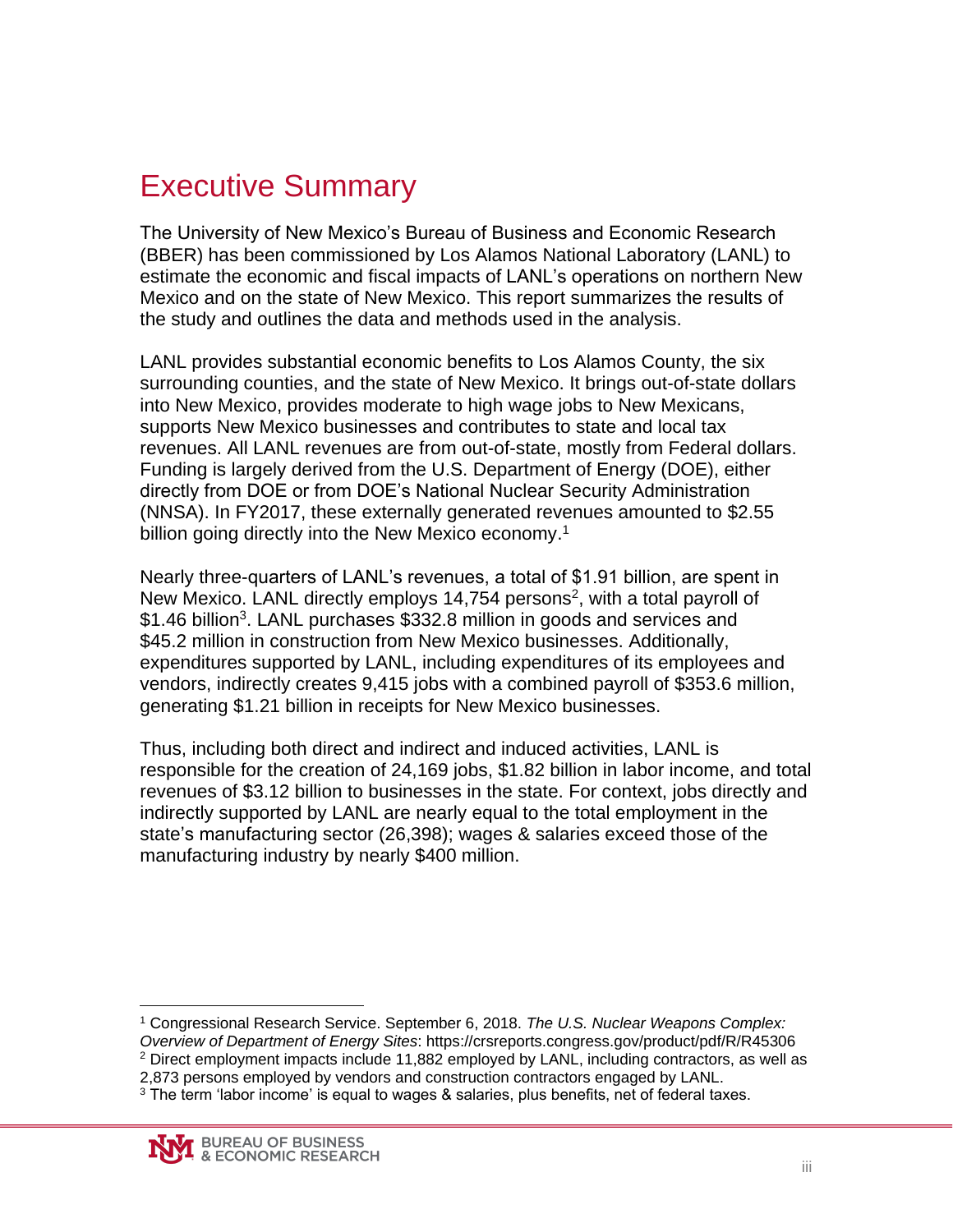| Impact Type          |        | Employment Labor Income            | <b>Output</b>             |
|----------------------|--------|------------------------------------|---------------------------|
| Direct               |        | 14,754 1,462,553,134 1,910,517,889 |                           |
| Indirect and Induced | 9.415  |                                    | 353,593,366 1,211,148,422 |
| <b>Total Effect</b>  | 24.169 | 1,816,146,500 3,121,666,311        |                           |

#### **LANL's Average Annual Economic Impact on the State of New Mexico, FY 2016-2018**

Source: UNM Bureau of Business & Economic Research

LANL's economic impacts are concentrated in northern New Mexico, including the seven counties of Los Alamos, Mora, Rio Arriba, Sandoval, San Miguel, Santa Fe and Taos. In the study period, 12,690 employees of LANL, with total labor income of \$1.34 billion, lived in the seven-county region. Expenditures by LANL and its employees directly generated \$1.65 billion in sales for businesses in the region. Including indirect effects, LANL supported 19,122 jobs, \$1.57 billion in labor income, and \$2.45 billion in business revenues in the seven counties. For context, this is equal to 15% of the total GDP of the seven-county region; the share is certainly far greater in Los Alamos and Rio Arriba counties than in less proximate counties.

The fiscal impacts of LANL on state and local governments are also substantial. Fiscal impacts are the balance of revenues received by state and local governments and expenditures incurred by governments that are charged with providing services such as infrastructure, education and public safety to LANL, its employees, businesses and employees otherwise supported by LANL.

The fiscal impact on state government is net positive. The State receives an estimated \$129.4 million in revenues from LANL-supported households and businesses, including personal income taxes (PIT) and gross receipts taxes (GRT), but expends only \$117.7 million on State-supported services, including education.

The fiscal impacts for the northern region, on the other hand, are mixed. Counties and municipal governments and other tax-supported entities such as community colleges and school building funds variously receive revenues from GRT and residential and non-residential property taxes, while funding public services that benefit LANL, its employees and those indirectly supported by LANL. In total, governments and public entities in the seven-county region receive \$70.8 million in revenues from LANL-supported activities and expend \$64.7 million; a net gain of \$6 million. However, the distribution is uneven. Counties with a substantial business presence in support of LANL receive high levels of gross receipts taxes, while counties that serve primarily as bedroom communities for LANL employees depend on smaller property tax revenues while funding costly public services to working households.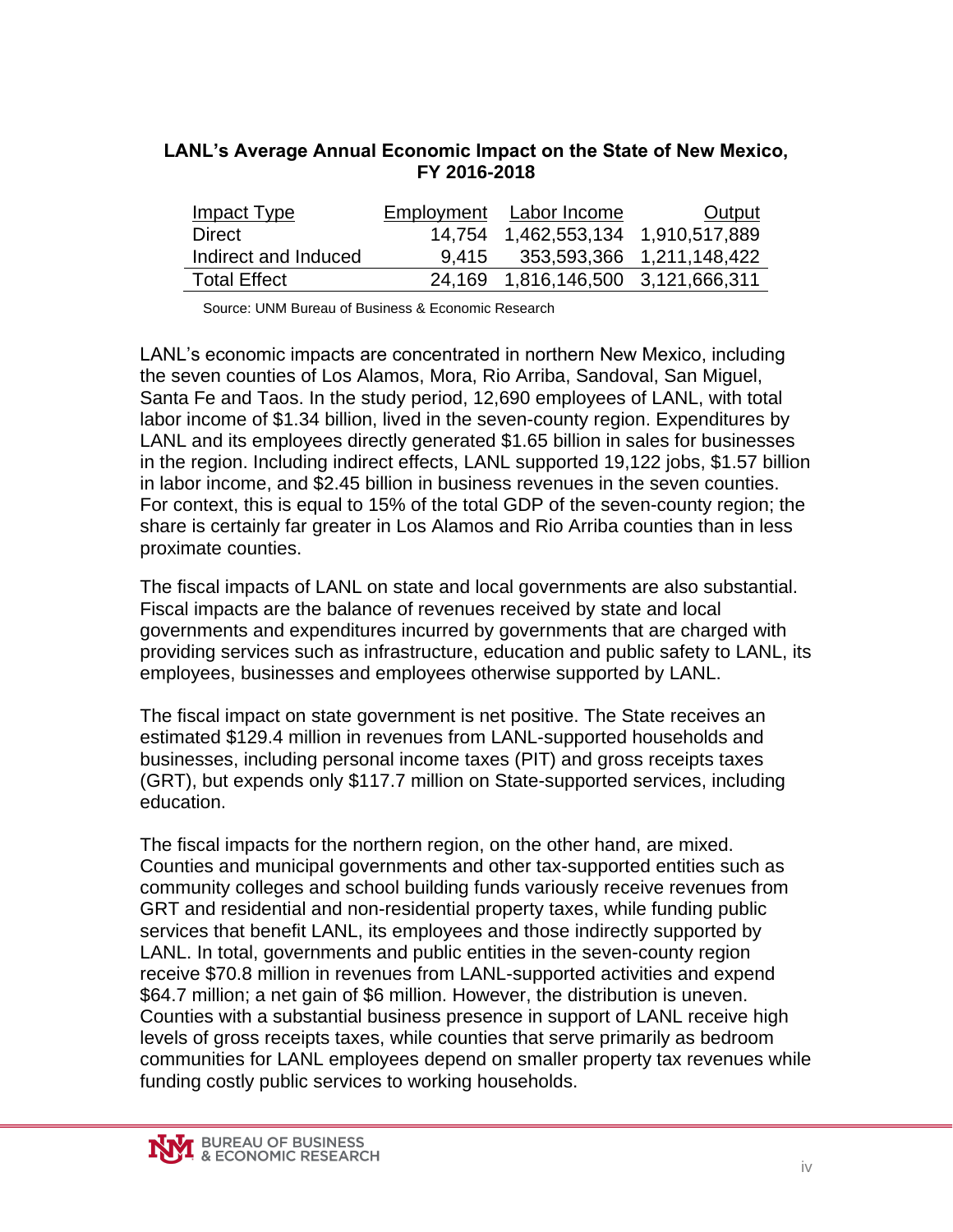This study is based primarily on detailed data provided by LANL. The data include payroll records, including zip code of residence, and nearly 625,000 expenditure records, detailed by industrial sector and zip code. The data provided by LANL are inclusive of federal fiscal years 2016-2018; values were averaged and adjusted to FY2017 values by BBER. These data account for direct economic impacts. BBER utilized IMPLAN, a widely-used economic impact modeling package, to estimate indirect and induced economic impacts. BBER estimated fiscal impacts by combining results of the economic impact analysis with publicly-available records maintained by the New Mexico Taxation and Revenue Department and the Local Government Division of the state's Department of Finance and Administration.

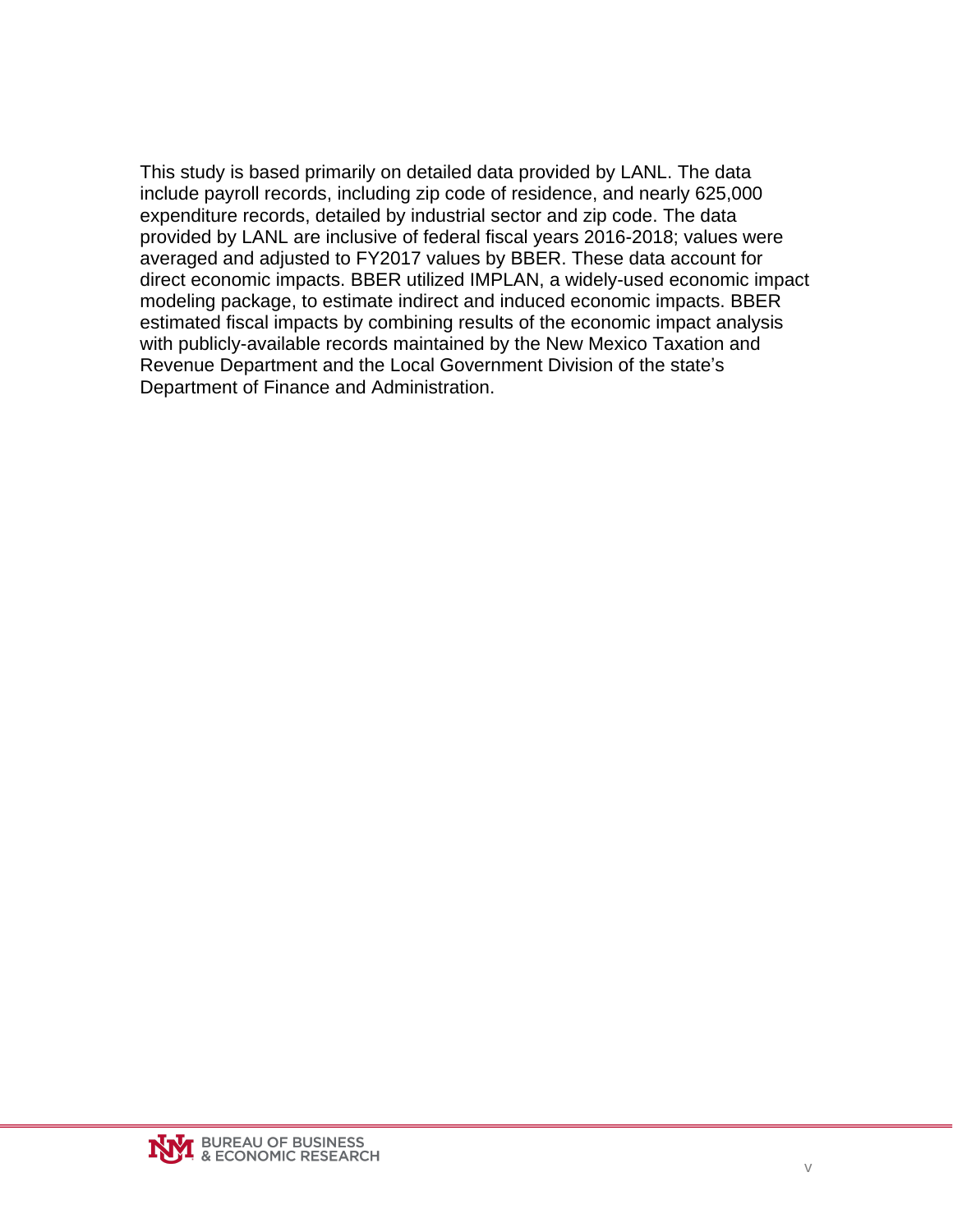### <span id="page-6-0"></span>1. Introduction

The University of New Mexico's Bureau of Business and Economic Research (BBER) has been commissioned by Los Alamos National Laboratory (LANL) to estimate the economic and fiscal impacts of LANL's operations on northern New Mexico and the state. This report presents the results of the study and outlines the data and methods used to arrive at these results.

The report estimates the full impact of LANL – both direct and indirect – on the economy of New Mexico. Most of the economic activity in New Mexico is in the form of direct business expenditures by LANL and household spending by its employees. Additionally, these direct expenditures generate indirect and induced impacts on the state's economy, as expenditures of LANL's vendors and businesses supported by LANL's employees circulate through the state economy. In this report, impacts are measured in terms of jobs, wages & salaries, and output.

Economic impact analysis includes estimations of economic activity funded by dollars brought into the region by LANL. Analyses include impacts that occur within the state of New Mexico as a whole and more narrowly in northern New Mexico, a seven-county area consisting of Los Alamos, Mora, Rio Arriba, Sandoval, San Miguel, Santa Fe and Taos counties. Conceptually, economic impacts can be understood as the difference between the state and regional economies with and without LANL. This is a comparative static analysis. While LANL programs have a long-term impact on the economy, this analysis is not an attempt to measure the dynamic impact of those programs or their associated technological innovations.

LANL is operated by Triad National Security, LLC, a limited liability company consisting of Battelle Memorial Institute, the Regents of the University of California and the Regents of Texas A&M University. Triad National Security LLC became the operator of LANL for the Department of Energy's National Nuclear Security Administration (NNSA) in 2018.<sup>4</sup> All revenues supporting the LANL budget come from out-of-state sources, primarily from NNSA. In FY2017, revenues totaled \$2.55 billion.<sup>5</sup>

In 2017, LANL supported the employment 14,754 persons with a total payroll including benefits of \$1.46 billion. Direct expenditures by LANL and its employees generated \$1.91 billion in sales to New Mexico businesses. Including

 $\overline{a}$ <sup>4</sup> LANL. June 8, 2018. *NNSA awards Los Alamos National Laboratory management & operating contract*: https://www.lanl.gov/discover/news-stories-archive/2018/June/0608-new-contractor.php. <sup>5</sup> Congressional Research Service. September 6, 2018. *The U.S. Nuclear Weapons Complex: Overview of Department of Energy Sites*: https://crsreports.congress.gov/product/pdf/R/R45306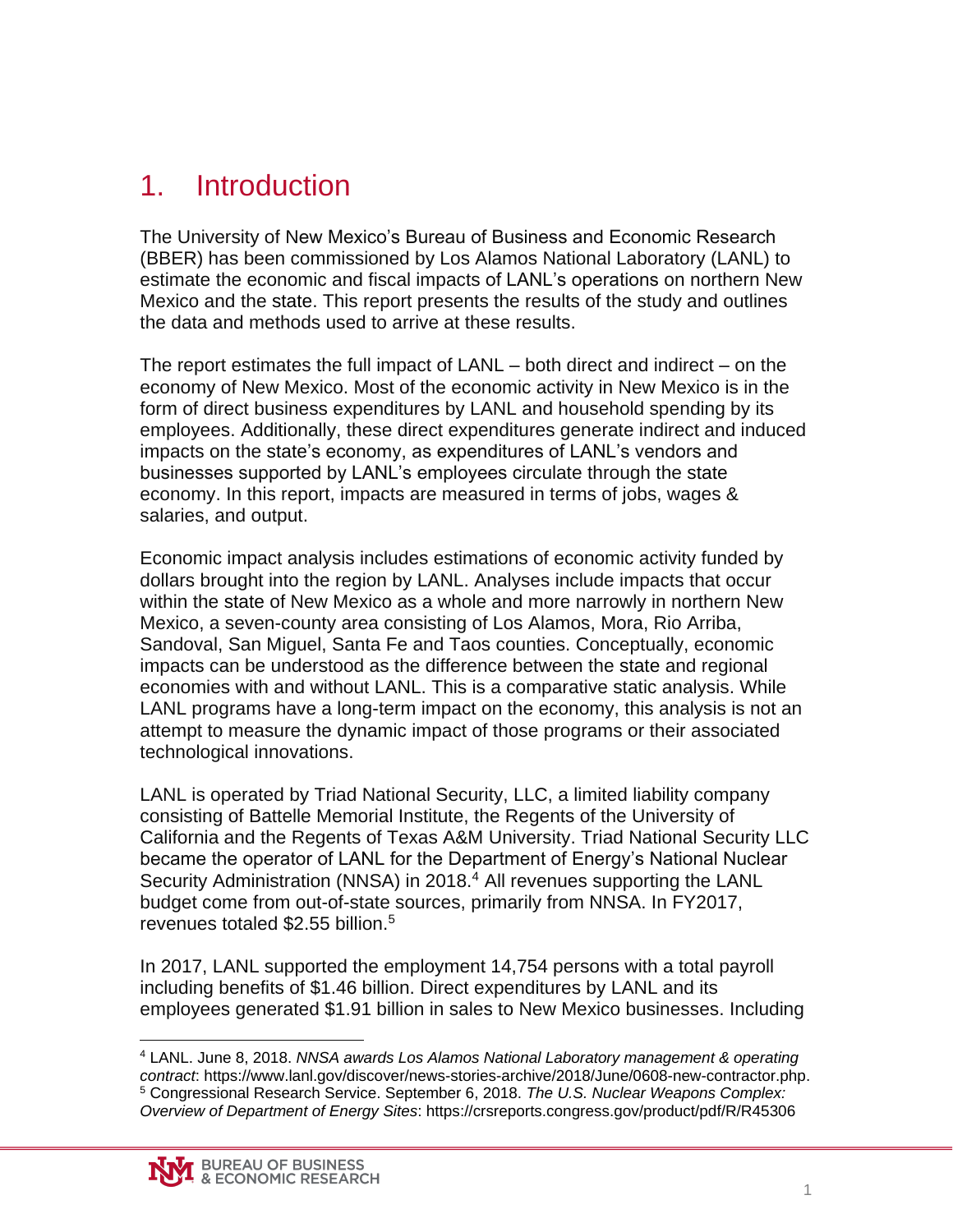indirect and induced effects that flow from the expenditures of LANL and its employees and vendors. LANL supported 24,169 jobs, \$1.82 billion in labor income, and \$3.12 billion in output.

The economic impacts of LANL spending are concentrated in northern New Mexico. In the study period, 12,690 employees of LANL, with total labor income of \$1.34 billion, lived in the seven-county region. Expenditures by LANL and its employees directly generated \$1.65 billion in sales for businesses in the region. Including indirect effects, LANL supported 19,122 jobs, \$1.57 billion in labor income, and \$2.45 billion in business revenues in the seven counties. For context, this is equal to 15% of the total GDP of the seven-county region; the share is certainly much greater in Los Alamos and Rio Arriba counties.

The impact of LANL on the balance sheets of state and local governments and other publicly-funded entities is also substantial. In FY2017, LANL, its employees and vendors paid an estimated \$214.2 million in taxes, including \$129.4 million gross receipts taxes (GRT) and personal income taxes (PIT) to the State of New Mexico and \$70.8 million in GRT and property taxes to governments in the seven-county region. In turn, state and local governments provided an estimated \$186.9 million in services to LANL, its employees and vendors, including infrastructure, education, public safety and health. The distribution of revenues and expenditures is uneven.

In addition, LANL is committed to strengthening the northern New Mexico region through economic development and educational program initiatives. Along with stimulating business growth and promoting education through scholarships and other directives, LANL facilitates opportunities for former and current employees to volunteer in the community. Since 2006, 1.8 million volunteer hours of nonprofit service have been logged. $6$  The rest of the report is organized as follows:

- Section 2 briefly discusses the context of LANL within the Department of Energy National Laboratories.
- Section 3 discusses, data sources, methodology and BBER's modeling of LANL economic impacts using IMPLAN.
- Section 4 presents the results of the analysis, including the economic impacts of LANL activities on northern New Mexico counties and municipalities as well as in the state.
- Section 5 estimates the fiscal impacts of LANL in those same geographies with focus on Gross Receipts Taxes (GRT), property taxes and personal income tax (PIT).

 $\overline{a}$ <sup>6</sup> LANL. *Community:* https://www.lanl.gov/community/

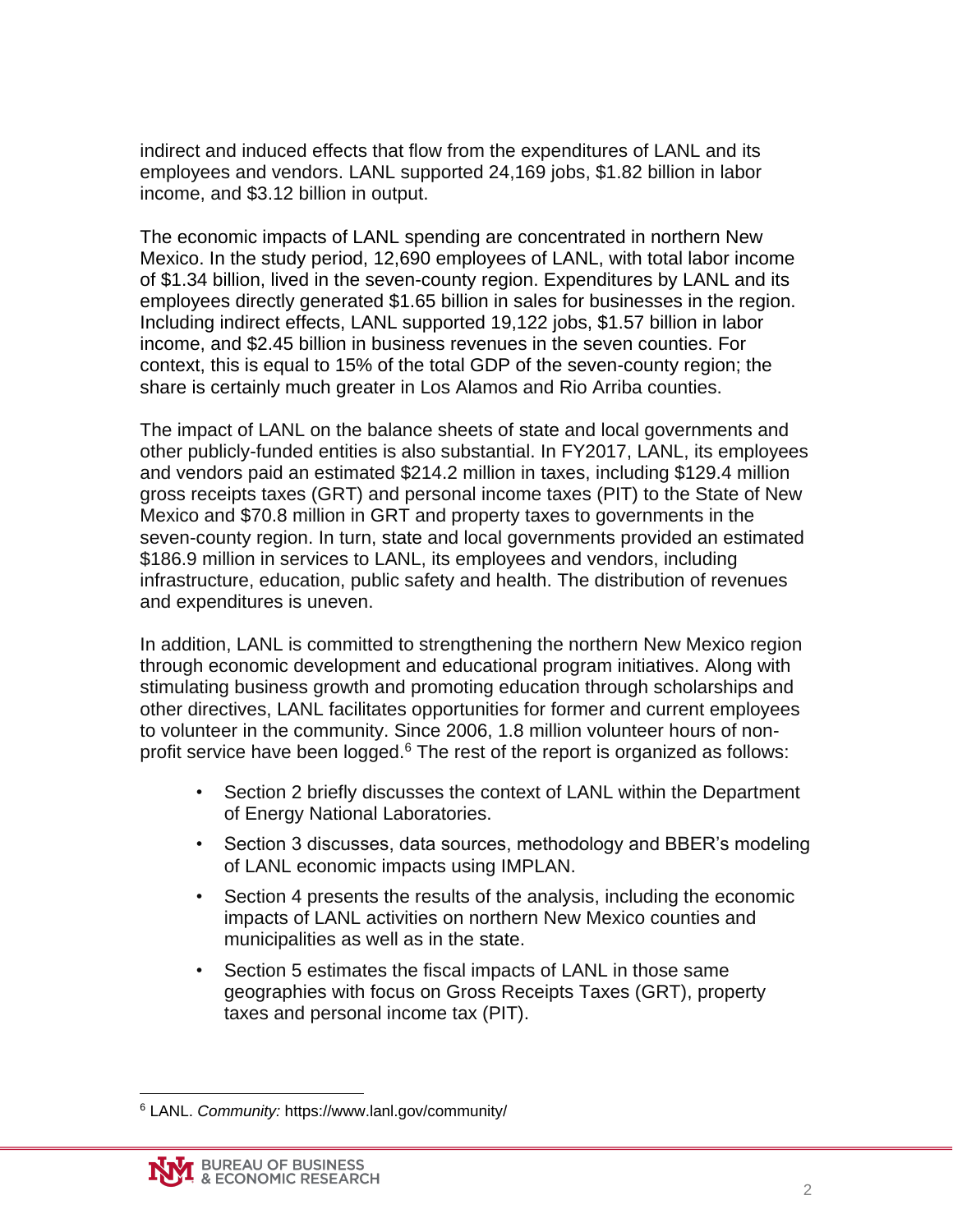• Section 6 provides an overall assessment of the economic and fiscal impacts of LANL.

### <span id="page-8-0"></span>2. Department of Energy National Laboratories in the U.S. and New Mexico

New Mexico is home to two of the 17 national laboratories currently under the auspices of the U.S. Department of Energy (DOE) – Los Alamos National Laboratory and Sandia National Laboratories (SNL). Both national laboratories conduct scientific research and development operations in areas related to energy and technology. Individually and collectively, the 17 National Labs are responsible for advancements in the areas of nuclear energy, science and weapons research, in accordance with the mission of DOE.

The 17 DOE laboratories make up the federal research system. Together, the laboratories apply complex, often multidisciplinary, methodologies to inquiries in science and technology that are beyond the scope of academic and industrial institutions. Each lab contributes to fulfill unique obligations to the U.S. government.<sup>7</sup>

Three of the Labs are National Nuclear Security Administration (NNSA) facilities. LANL and SNL are two of those Labs. NNSA is a semi-autonomous branch of DOE with duties that include maintaining the safety of U.S. nuclear stockpiles and assisting to curtail global nuclear threats.<sup>8</sup>

LANL is a multidisciplinary laboratory with a prime responsibility of "maintaining the safety, security and reliability of the nation's nuclear deterrent without the need to return to underground testing."<sup>9</sup> LANL also works on nuclear nonproliferation, border and infrastructure security, energy and countermeasures to nuclear and biological terrorist threats. As a foundation, the laboratory conducts fundamental science in: high-energy and applied physics and theory, high-performance computing, dynamic and energetic materials science, superconductivity, quantum information, advanced materials, bioinformatics, theoretical and computational biology, chemistry, earth and environmental science, energy and infrastructure security, engineering sciences and applications and nanotechnology.

 $\overline{a}$ <sup>7</sup> DOE, Office of Science. 2015. *The DOE Laboratory System*: https://science.energy.gov/laboratories/.

<sup>8</sup> DOE, NNSA. *About NNSA*: https://www.energy.gov/nnsa/about-nnsa.

<sup>9</sup> LANL. *Our History*: https://www.lanl.gov/about/history-innovation/.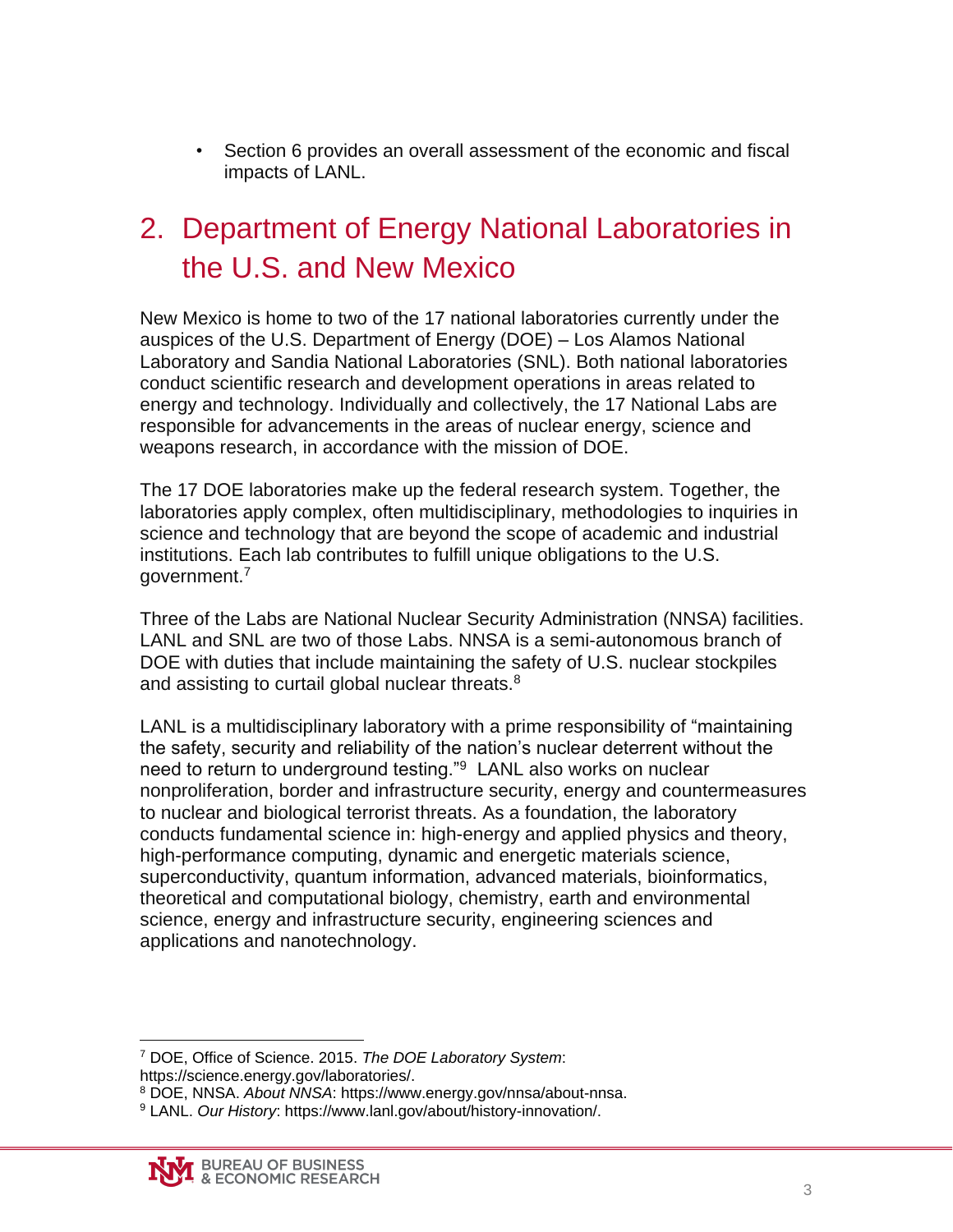In 2017, DOE funded nearly \$5.7 billion nationally for research in the energy, nuclear, physical, material, chemical and biological sciences. <sup>10</sup> Most of the funding received by LANL originates from these contributions which are external to New Mexico. Thus, revenues used by LANL to pay its employees, purchase goods and services or to finance construction projects in New Mexico are treated as economic impacts.

# <span id="page-9-0"></span>3. Study Methodology

The purpose of this study is to estimate the direct and indirect impact of LANL on the economy of New Mexico and the seven-county region neighboring its facilities. Impacts are measured in terms of employment, labor income and output (revenues to businesses plus/minus changes to inventory). Direct employment is the number of persons employed by LANL living in New Mexico.<sup>11</sup> Labor income is wages & salaries and benefits, minus federal taxes paid to LANL employees.Output includes in-state expenditures by LANL and its employees.

Indirect economic impacts are the subsequent effects of business-to-business spending. These include impacts of in-state purchases of LANL's vendors and employees, again measured in terms of employment, labor income and output. Induced economic impacts are subsequent effects of employee spending, beginning with spending of employees of vendors to LANL and LANL's employees. In effect, the indirect and induced impacts measure the effects of the direct spending as money is cycled through the economy. Throughout this report, indirect and induced effects are summarized as indirect effects. The multiplier is an estimate of the indirect and induced impacts; additional jobs, incomes and revenues that flow from the initial direct expenditure.

This economic impact analysis is accomplished in three main steps: First, the industry of interest is defined in terms of standard classification methods. In this case, the industrial sector definitions provided by the North American Industry Classification System (NAICS) are used. Second, the direct activities of the industry, as defined in step one, are tabulated. This is the measure of employment, employee compensation and the value of the output provided by LANL itself. Finally, impact analysis estimates the indirect and induced impacts of LANL in other sectors of the economy. The study also captures the multiplier

 $\overline{a}$ <sup>10</sup> DOE. *FY 2017 Department of Energy Budget Request Fact Sheet*: https://www.energy.gov/fy-2017-department-energy-budget-request-fact-sheet.

<sup>&</sup>lt;sup>11</sup> Direct employment includes three groups of employees who live in New Mexico  $-9,411$  nonunion employees; 1,747 craft employees (unionized carpenters, electricians, ironworkers, masons, operating engineers, pipefitters and others); and 724 contract employees who provide security and transportation services.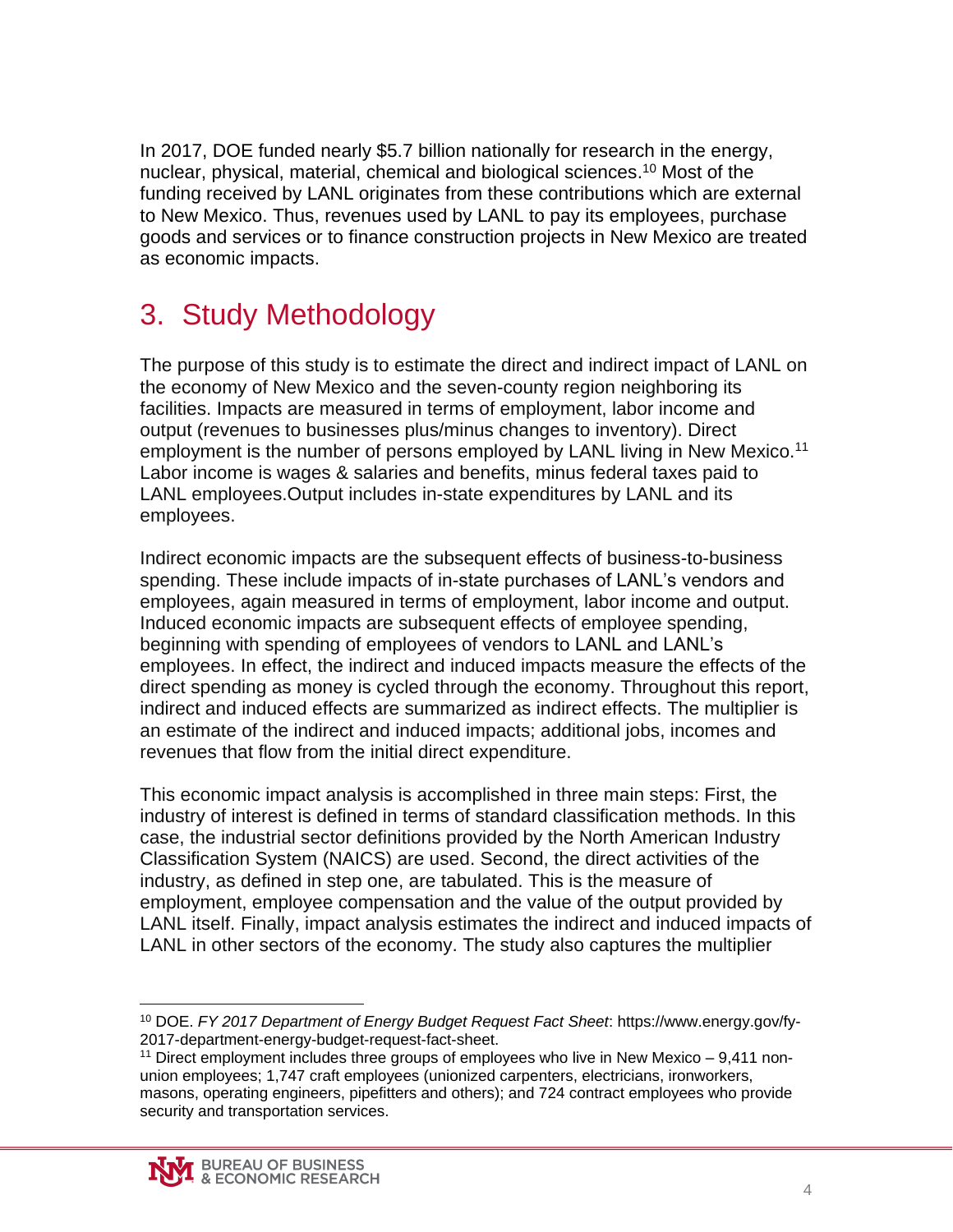effect for each additional unit of employment, employee compensation and output.

In this study, impacts are estimated for two geographies: First, impacts are estimated for New Mexico as a whole. Purchases by LANL, its employees and vendors (and their vendors) in any county of the state are included. Second, impacts are estimated for the seven-county region, which as noted includes, Los Alamos, Mora, Rio Arriba, Sandoval, San Miguel, Santa Fe and Taos counties. In this case, purchases of LANL, its employees and vendors that occur anywhere within the region are included. Purchases made in New Mexico but not in the seven-counties are excluded from that estimation. Note that BBER does not attempt to estimate impacts for individual counties, and attempts to impute impacts to individual counties would introduce significant errors.<sup>12</sup>

BBER uses the IMPLAN v3.1 model and proprietary databases to calculate the indirect and induced impacts of LANL operations. IMPLAN is widely used in regional economic modeling for estimating economic impacts.<sup>13</sup> BBER created impact models with the IMPLAN v3.1 datasets – statewide and seven-county – then modeled by geography to estimate the impacts of LANL's purchases of goods and services, construction, and household spending by LANL employees. IMPLAN impact models are based on detailed information about the flow of dollars and local economic interactions within a specific geographic area, or region, providing region-specific multipliers to calculate economic impacts based on consumer and business spending patterns. Because more than three-quarters of LANL's direct expenditures are from payroll and salaries of LANL employees are substantially higher than regional and statewide averages, using household spending allows for significantly more accurate estimates.

### <span id="page-10-0"></span>**3.1 Data and Data Sources**

This study is based primarily on detailed data provided by LANL. The data include individual level payroll and procurement of goods and services for federal fiscal years 2016 through 2018. Payroll data included employee counts by zip code for 9,411 LANL employees; 1,747 craft employees (unionized carpenters, electricians, ironworkers, masons, operating engineers, pipefitters and others), and 724 contract employees who provide security and transportation services.

 $\overline{a}$  $12$  The sum of estimates of impacts for each of seven individual counties would be significantly lower than the estimate of impacts for the seven-county region as a whole. For example, purchases in Santa Fe by persons living in Los Alamos would not be included in either the Santa Fe analysis (revenues originate outside the county) nor the Los Alamos analysis (revenues left in the county) but would be included in the single seven-county analysis (both Los Alamos and Santa Fe are in the single region).

<sup>13</sup> http://www.implan.com/.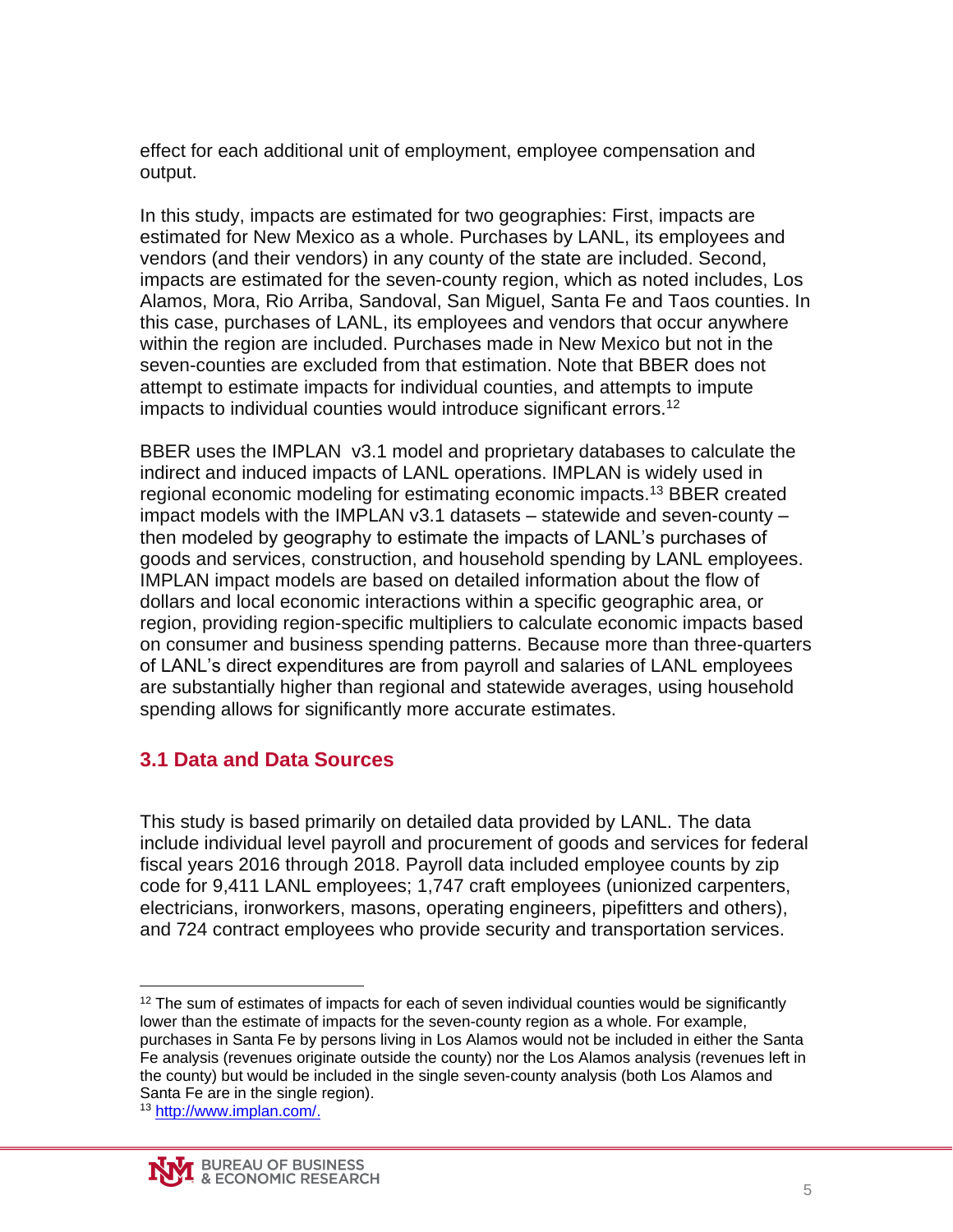BBER adjusted wages  $\&$  salaries to include benefits<sup>14</sup>, and federal tax payments were estimated and deducted.<sup>15</sup> Payroll data were adjusted to FY2017 values<sup>16</sup> and averaged.

Procurement data included 624,530 records of purchases over the three period, detailed by 6-digit NAICS codes and vendor zip codes. BBER converted NAICS codes to IMPLAN codes for modeling. Data were adjusted to FY2017 values and averaged. Thus, results are, in almost all cases three-year averages reported in 2017 dollar values.<sup>17</sup>

### <span id="page-11-0"></span>**3.2 Economic Impact Estimation Model**

The combined effects of LANL on the state economy are greater than the sum of LANL total spending on employee compensation, goods and services and capital improvement projects. This is because money spent by LANL on salaries and goods and services is spent again by their employees and vendors.

Direct Impact = (% Non-local Revenues) X (% Local Expenditures) X (Total Expenditures)

The above equation indicates that direct impacts are created when funds flow into the state and then are cycled within the local (state) economy. In this study, BBER assumes that all LANL revenues are from out-of-state, Federal, sources.

The input-output multipliers are computed using IMPLAN v3.1. These multipliers are then applied to estimate the indirect and induced impacts on the New Mexico economy. IMPLAN uses a variety of data sources to estimate these impacts, including Bureau of Labor Statistics (BLS) Covered Employment and Wages; Census Bureau County Business Patterns (CBP); and Bureau of Economic Analysis Regional Economic Accounts (REA).

### <span id="page-11-1"></span>**3.3 Fiscal Impact Estimation Method**

Fiscal impacts are the balance of revenues and expenditures of state and local government that are attributable to LANL. These may include revenues directly attributable to LANL, such as taxes on purchases made by LANL, personal income taxes and taxes on household purchases of employees of LANL, as well as taxes paid by businesses and employees of vendors to LANL and its employees.

 $\overline{a}$ 

<sup>&</sup>lt;sup>14</sup> Cost of benefits, provided by LANL, were 42.4% for LANL and craft employees. Contract employee data included benefits provided by COMPA, the labor contractor.

<sup>15</sup> Deflators were BEA national CPI rates, 1.6% in FY 2017; and 1.9% in FY 2018.

<sup>&</sup>lt;sup>16</sup> Deflators were BEA national CPI rates, 1.6% in FY 2017; and 1.9% in FY 2018.

<sup>17</sup> These data are summarized in **Table 9**.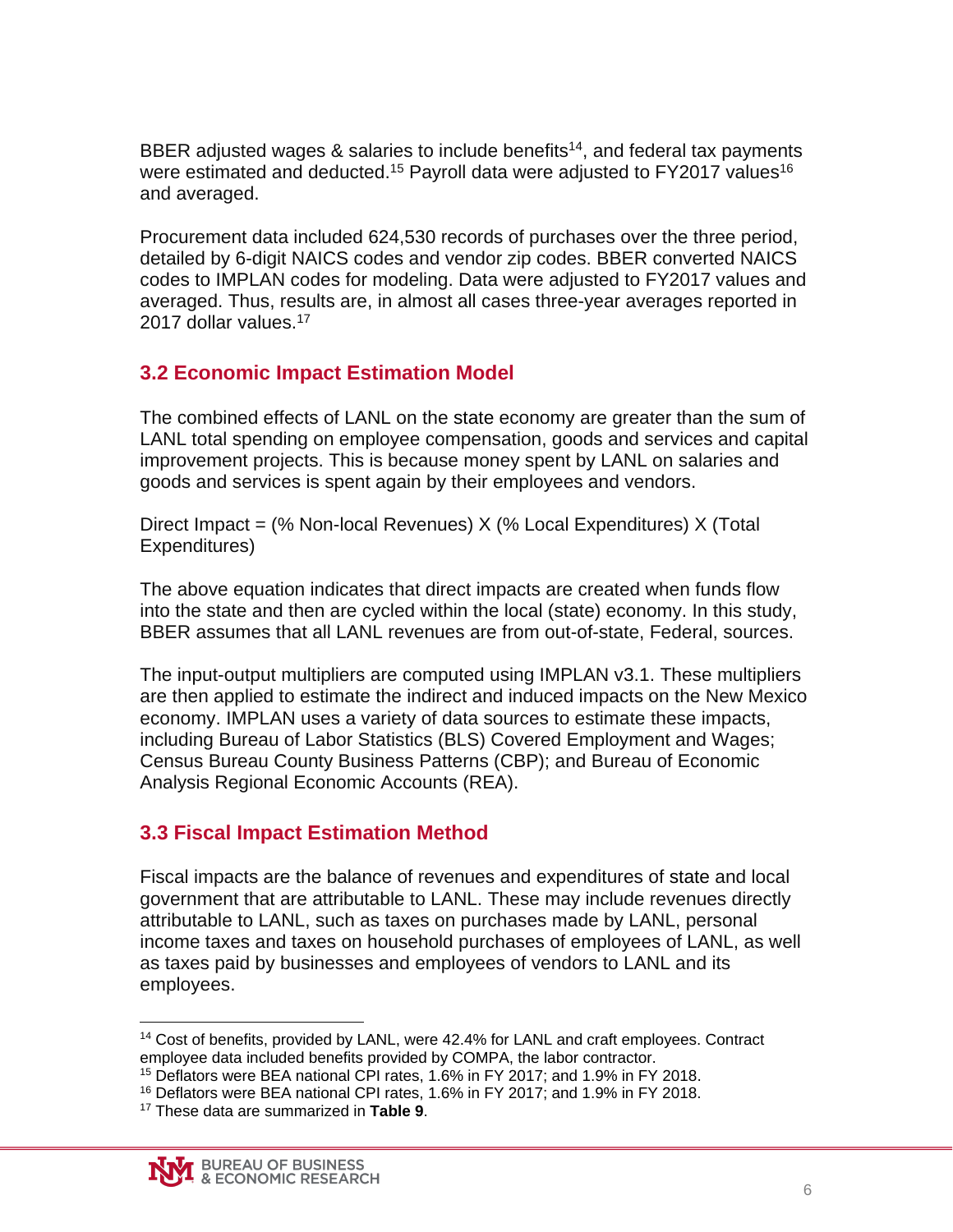Fiscal analysis follows from economic impact analysis. Economic impact analysis provides estimates of incomes and sales as they cycle and multiply through the economy, and fiscal analysis tracks these incomes and applies effective tax rates as necessary. Thus, fiscal analysis considers not only direct impacts (e.g., GRT on vendors to LANL) but also indirect impacts (e.g., taxes on induced sales to vendors and their employees).

In New Mexico, fiscal revenues derive from three sources. Personal income taxes (PIT) are collected by the State; rates are a function of household income. Gross receipts taxes (GRT) are effectively sales taxes collected on all eligible transactions and are shared by state and local governments. Finally, residential and non-residential property taxes are collected primarily by local governments. In New Mexico, State government depends relatively equally on PIT and GRT. Local governments are somewhat more dependent on GRT, as property tax rates are based on relatively low estimates of property values.

As noted, economic impact analysis provides the foundation for fiscal analysis. The second elements are effective PIT, GRT and property tax rates provided by the New Mexico Taxation and Revenue Department (TRD) and the Local Government Division of the state's Department of Finance and Administration (DFA). PIT rates are based on a schedule of effective tax rates provided by TRD. TRD provided BBER with average PIT payments by household income, as reported to the IRS. GRT rates are effective rates (gross receipt tax payments as a percentage of total gross receipts) disaggregated by industry code and tax district. Thus, the analysis reflects differences from one municipality or county to another, and from one product to another. Finally, residential and non-residential property tax rates are based on Property Tax Certificates for each tax jurisdiction, as provided by DFA Local Government Division. Note that while economic impact analysis is limited to the seven-county area in aggregate, the availability of data on the residence of employees allows for more detailed, county-level analysis of fiscal impacts.

Government expenditures are allocated according to household population. LANL employment impact is estimated in the economic analysis. It is assumed that each employee is a head of household. Government expenditures attributed to LANL are proportionate to the number of employees as a share of total households. This may result in an over-estimate for two reasons: it is likely that two or more LANL employees may occupy a single household, and it is likely that costs of public services to households of well-paid LANL employees may be less than average. However, these impacts are likely, at least partially, offset because the analysis does not incorporate any estimate of costs associated with LANL and its vendors.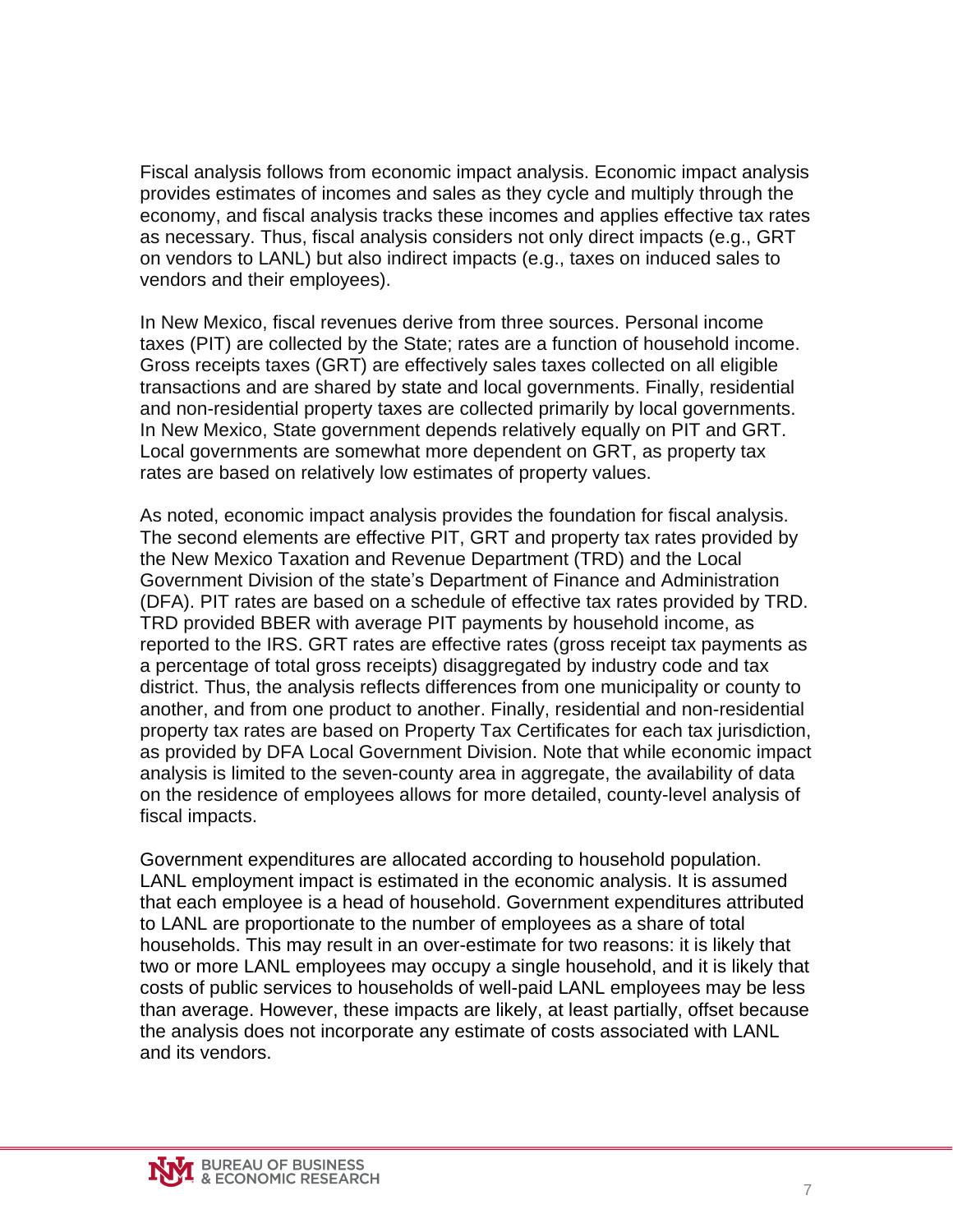### <span id="page-13-0"></span>4. Economic Impacts of LANL on the State and Northern New Mexico

### <span id="page-13-1"></span>**4.1 Statewide Economic Impacts**

LANL's impacts on New Mexico's economy is summarized in **Table 1**.

In FY2017 Federal, out-of-state revenues to LANL were approximately \$2.55 billion. Nearly three-quarters of LANL's revenues, a total of \$1.91 billion, were spent in New Mexico. LANL supported the employment 14,754 persons in the state, with a payroll of \$1.46 billion. Additionally, LANL purchased \$332.8 million in goods and services and \$45.2 million in construction from New Mexico businesses.

Beyond these initial direct expenditures, spending by LANL's employees and vendors indirectly supported 9,415 jobs with a combined payroll of \$353.6 million, generating \$1.21 billion in receipts for New Mexico businesses.

Thus, including both direct and indirect and induced activities, LANL is responsible for the creation of 24,169 jobs, \$1.82 billion in labor income, and total revenues of \$3.12 billion to businesses in the state. For context, jobs directly and indirectly supported by LANL are nearly equal to total employment in the state's manufacturing sector (26,398); wages & salaries exceed those of the manufacturing industry by nearly \$400 million.

| <b>Impact Type</b>   | Employment | Labor Income  | Output        |
|----------------------|------------|---------------|---------------|
| Direct               | 14.754     | 1,462,553,134 | 1,910,517,889 |
| Indirect and Induced | 9.415      | 353.593.366   | 1,211,148,422 |
| <b>Total Effect</b>  | 24.169     | 1,816,146,500 | 3,121,666,311 |
| <b>Multiplier</b>    | 1.64       | 1 24          | 1.63          |

#### <span id="page-13-2"></span>**Table 1. Total Economic Impacts, Statewide**

Source: UNM Bureau of Business and Economic Research, Los Alamos National Laboratory

**Tables 2**, **3** and **4** detail these total impacts by category, reflecting the channels through which federal revenues to LANL flow into New Mexico's economy. These include in-state household spending of LANL employees, and LANL's in-state procurement of goods and services and construction contracting, respectively.

As a research facility, the majority of LANL's expenditures in New Mexico are channeled through wages & salaries and thus household expenditures of its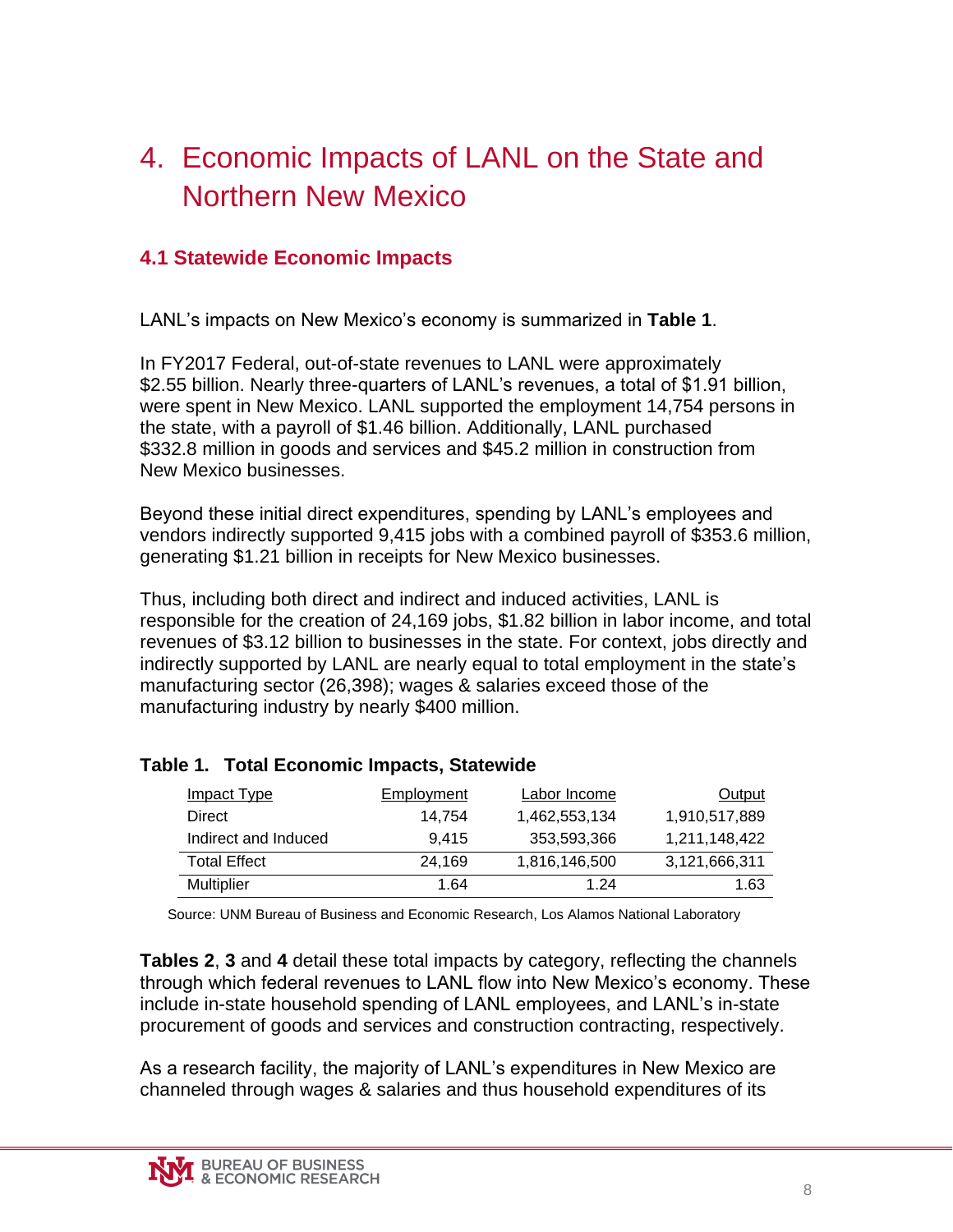employees (**Table 2**). LANL supports the employment of 11,882 persons with a labor income of \$1.34 billion, an average of \$112,386 per employee. LANL's payroll accounts for 80% of the total direct employment impact, and 91% of direct labor income. Additionally, the household expenditures of LANL employees indirectly support another 7,790 jobs, with a total labor income of \$288.4 million. The total impact of household expenditures of LANL employees, both direct and indirect, is \$2.52 billion, 80.9% of LANL's total impact in the state.

<span id="page-14-0"></span>

| Table 2. Economic Impacts of LANL Employee Household Spending, |
|----------------------------------------------------------------|
| <b>Statewide</b>                                               |

| Impact Type          | Employment | Labor Income  | Output        |
|----------------------|------------|---------------|---------------|
| Direct               | 11.882     | 1,335,372,695 | 1,532,518,459 |
| Indirect and Induced | 7.790      | 288,449,873   | 992,110,906   |
| <b>Total Effect</b>  | 19.671     | 1,623,822,568 | 2,524,629,365 |
| Multiplier           | 1.66       | 1 22          | 1.65          |

Source: UNM Bureau of Business and Economic Research, Los Alamos National Laboratory

LANL's procurement of goods and services supports 2,491 jobs in New Mexico, with a total in-state labor income of \$109.8 million (**Table 3**). Procurement directly accounts for \$332.8 million in sales for New Mexican businesses. In turn, procurement of LANL's in-state vendors generates an additional \$194.1 million in sales. In total, LANL's purchase of goods and services from New Mexican businesses supports 3,947 jobs, \$167.9 million in labor income, and \$526.9 million in sales.

#### <span id="page-14-1"></span>**Table 3. Economic Impacts of LANL Purchases of Goods and Services, Statewide**

| Employment | Labor Income | Output      |
|------------|--------------|-------------|
| 2.491      | 109,806,897  | 332,808,565 |
| 1.456      | 58,171,051   | 194,105,795 |
| 3.947      | 167.977.948  | 526,914,360 |
| 1.58       | 1.53         | 1.58        |
|            |              |             |

Source: UNM Bureau of Business and Economic Research, Los Alamos National Laboratory

Finally, LANL's construction contracts directly support 382 jobs, \$17.4 million in labor income and \$45.2 million in sales in New Mexico (**Table 4**). Together with indirect and induced impacts associated with expenditures by contractors and their employees, LANL's construction activities support 551 jobs, \$24.3 million in labor income, and \$70.1 million in sales. Note that these data are annual averages for the period FY2016 – FY2018. By its nature, construction tends to vary significantly over time.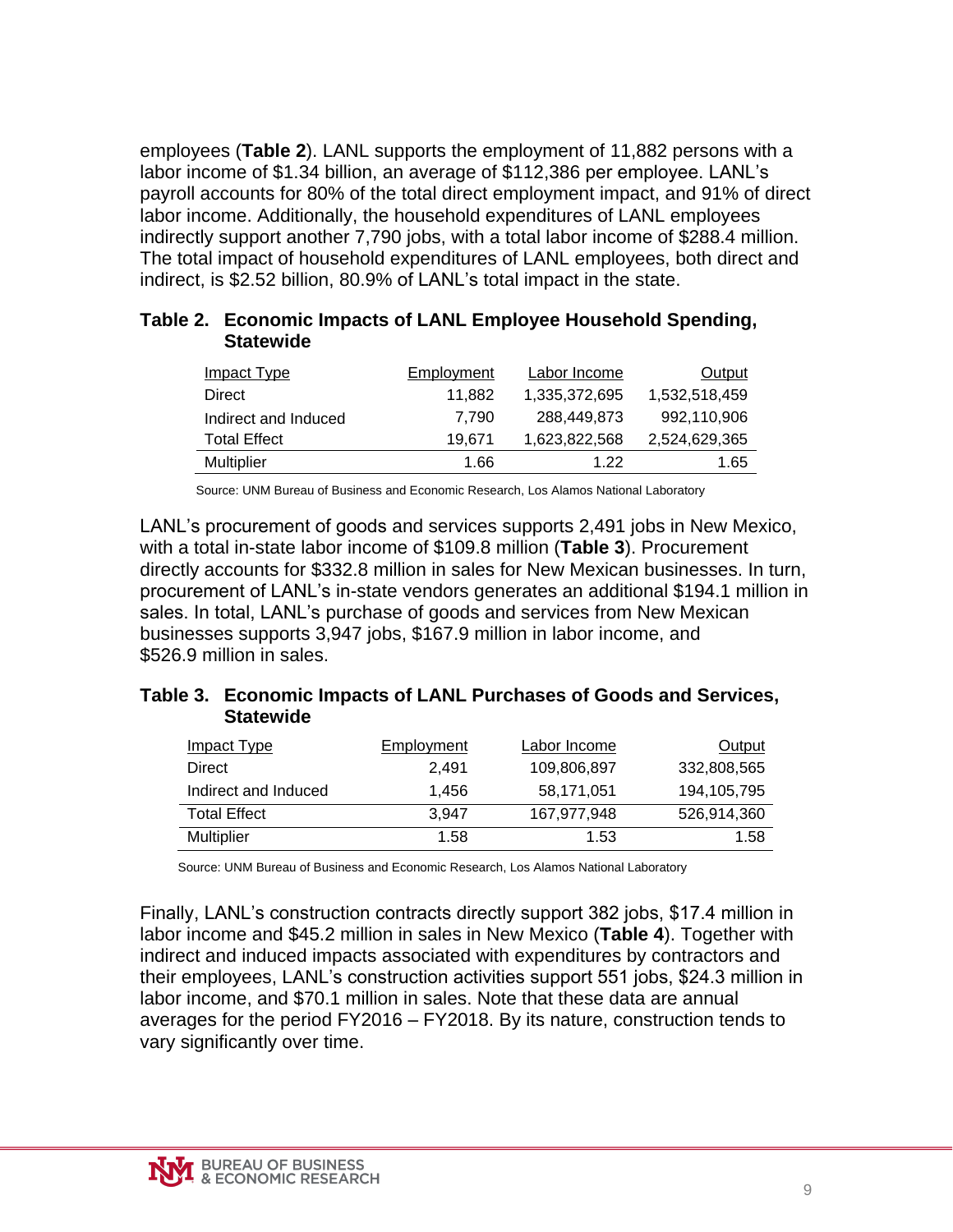| <u>Impact Type</u>   | Employment | Labor Income | Output     |
|----------------------|------------|--------------|------------|
| Direct               | 382        | 17,373,542   | 45,190,865 |
| Indirect and Induced | 169        | 6.972.442    | 24.931.721 |
| <b>Total Effect</b>  | 551        | 24.345.984   | 70,122,586 |
| Multiplier           | 1.44       | 1.40         | 1.55       |

#### <span id="page-15-1"></span>**Table 4. Economic Impacts of LANL Spending on Construction, Statewide**

Source: UNM Bureau of Business and Economic Research, Los Alamos National Laboratory

### <span id="page-15-0"></span>**4.2 Seven-County Economic Impacts**

LANL's economic impact in New Mexico is largely concentrated in a sevencounty region in northern New Mexico, which includes Los Alamos, Mora, Rio Arriba, Sandoval, San Miguel, Santa Fe and Taos counties. Directly and indirectly, LANL's operations support 19,122 jobs in the region, equal to 79% of the statewide total, with a total payroll of \$1.57 billion, more than 86% of the state total (**Table 5**). In total, LANL generates \$2.45 billion in sales for businesses in northern New Mexico, the equivalent of 15% of the gross product of the sevencounty region. To be sure, the weight of LANL's impact is still greater in the smaller and nearer communities, including Los Alamos and Rio Arriba counties.

| Impact Type          | Employment | Labor Income  | Output        |
|----------------------|------------|---------------|---------------|
| Direct               | 12.690     | 1.342.364.382 | 1,649,516,969 |
| Indirect and Induced | 6.433      | 228,121,448   | 798,229,031   |
| Total Effect         | 19.122     | 1,570,485,830 | 2,447,746,000 |
| Multiplier           | 1.51       | 1 17          | 1.48          |

#### <span id="page-15-2"></span>**Table 5. Total Economic Impacts, Seven-County Region**

Source: UNM Bureau of Business & Economic Research, Los Alamos National Laboratory

As noted, LANL impacts New Mexico's economy primarily through its payroll and, in turn, the household expenditures of its employees. Naturally, most employees live and spend in communities neighboring LANL, in particular the seven-county area of northern New Mexico. More than 91% of in-state LANL employees (10,833) live in the seven-county region, and more than 94% of the direct impact of their spending on the state economy is concentrated in the region (\$1.26 billion; **Table 6**). <sup>18</sup> While some of these expenditures leak to other communities in the state, the indirect and induced impacts of LANL employee spending on the economy of northern New Mexico is also significant. Household expenditures by LANL employees indirectly support 5,752 jobs, with \$203.3 million in labor income, generating \$711.9 million in sales in northern New Mexico.

 $\overline{a}$ <sup>18</sup> See Appendices 3 and 4 for county detail of LANL's payroll.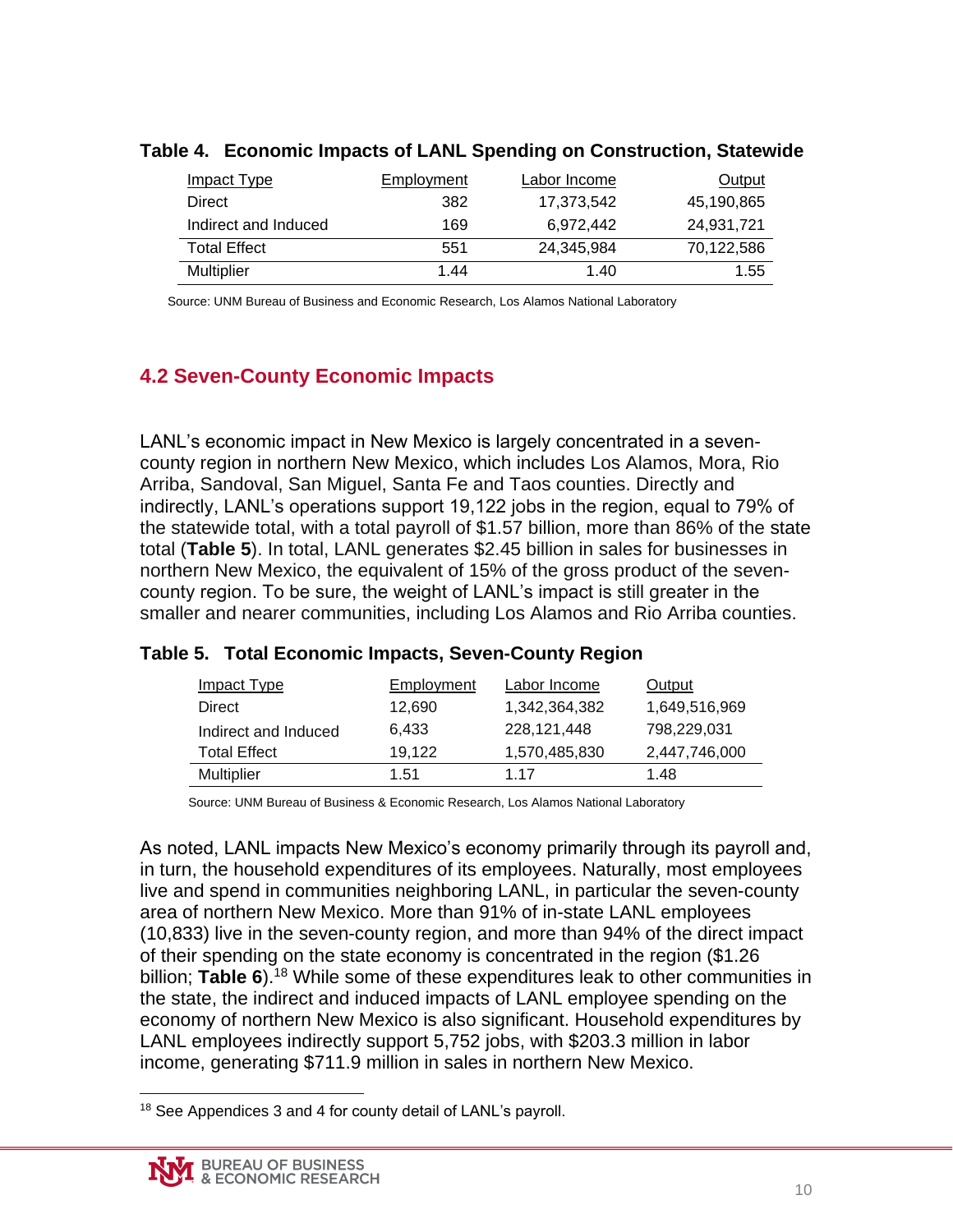#### <span id="page-16-0"></span>**Table 6. Economic Impacts of LANL Employee Household Spending, Seven-County Region**

| Impact Type          | Employment | Labor Income  | Output        |
|----------------------|------------|---------------|---------------|
| Direct               | 10,833     | 1,260,810,702 | 1,446,948,618 |
| Indirect and Induced | 5.752      | 203.292.390   | 711.916.454   |
| <b>Total Effect</b>  | 16.585     | 1,464,103,092 | 2,158,865,072 |
| <b>Multiplier</b>    | 1.53       | 1.16          | 1.49          |

Source: UNM Bureau of Business & Economic Research, Los Alamos National Laboratory

The impacts of LANL's procurement of goods and services and construction contracting is somewhat less concentrated in the region, with a share entering the more distant but economically more diversified Albuquerque Metropolitan area. As shown in **Tables 7** and **8**, procurement of goods and services and construction supports a total of 2,228 and 310 jobs in the seven-county area, in each case 56% of related jobs in New Mexico. LANL's procurement directly and indirectly results in \$253 million and \$35.9 million in sales for local businesses, equal to 48% of statewide impacts associated with the procurement of goods and services and 51% of impact associated with construction.

#### <span id="page-16-1"></span>**Table 7. Economic Impacts of LANL Purchases of Goods and Services, Seven-County Region**

| <b>Impact Type</b>   | <b>Employment</b> | Labor Income | <b>Output</b> |
|----------------------|-------------------|--------------|---------------|
| Direct               | 1,615             | 72,099,763   | 175,728,169   |
| Indirect and Induced | 613               | 22,266,348   | 77,230,935    |
| <b>Total Effect</b>  | 2,228             | 94,366,111   | 252,959,104   |
| <b>Multiplier</b>    | 1.38              | 1.31         | 1.44          |

Source: UNM Bureau of Business & Economic Research, Los Alamos National Laboratory

As seen in **Table 8**, LANL's impact from 2017 construction expenditures in the seven-county region were similarly non-trivial. A total of 310 new jobs were created from that spending. Workers received an additional \$12 million in wages, creating an overall output of \$35,921,824 for the area. In 2017, LANL expenditures for goods, services and construction in the seven-county region contributed almost \$289 million that would not have otherwise occurred.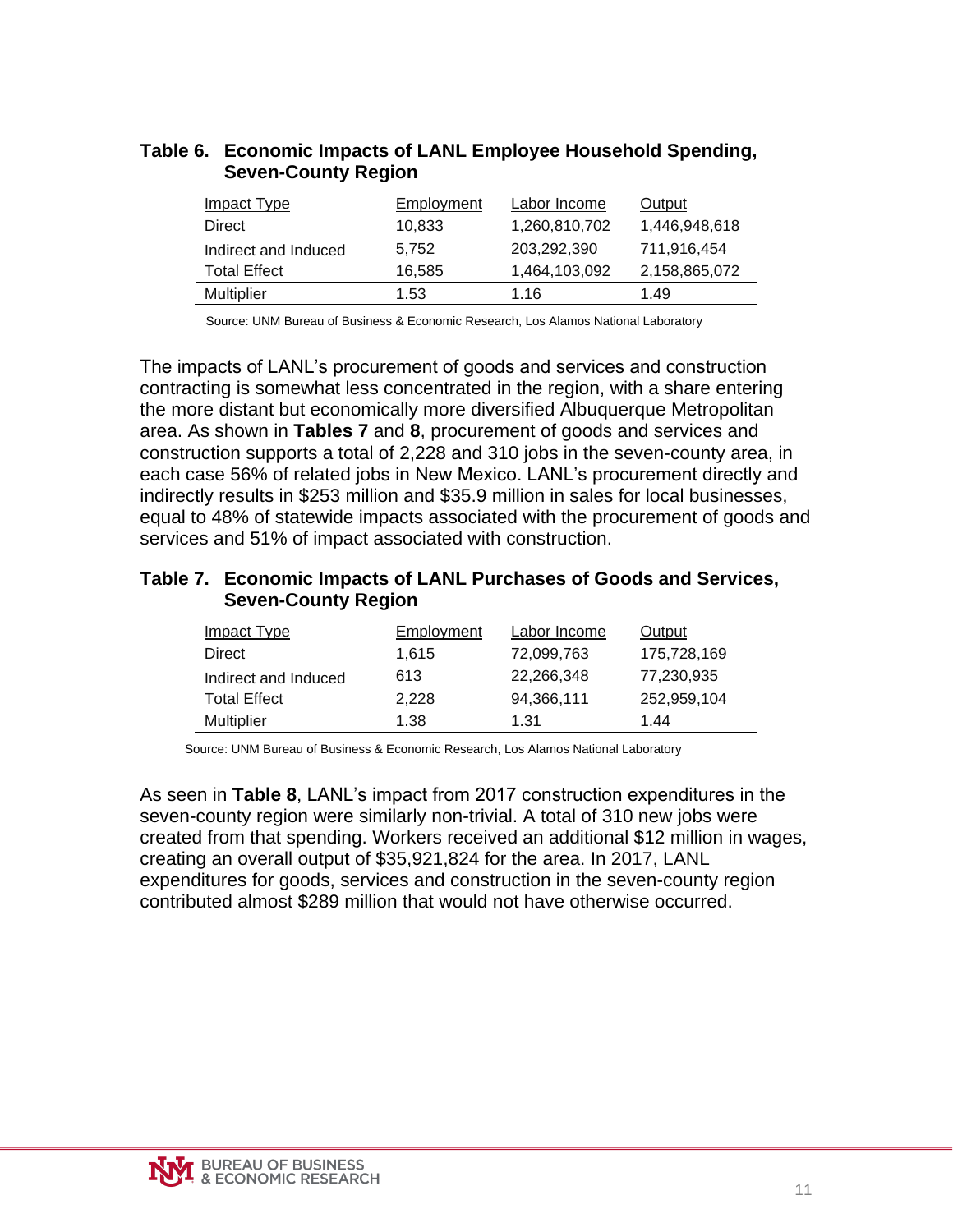| <b>County Region</b> |            |              |            |
|----------------------|------------|--------------|------------|
| <b>Impact Type</b>   | Employment | Labor Income | Output     |
| Direct               | 242        | 9,453,917    | 26,840,182 |
| Indirect and Induced | 68         | 2,562,710    | 9,081,642  |
| Total Effect         | 310        | 12,016,627   | 35,921,824 |
| Multiplier           | .28        |              | 1.34       |

# <span id="page-17-1"></span>**Table 8. Economic Impacts of LANL Spending on Construction, Seven-**

Source: UNM Bureau of Business & Economic Research, Los Alamos National Laboratory

### <span id="page-17-0"></span>**4.3 Impacts of LANL Procurement of Goods and Services and Construction, by Industry**

**Table 9** details LANL's procurement of goods and services and construction for the study period by industry and for select geographies, including Los Alamos, Santa Fe, Bernalillo counties, the seven-county region, the state of New Mexico as well as out-of-state purchases. The final column indicates the share of expenditures in New Mexico.

Over the 3-year period, LANL expended an average of \$752.6 million on the procurement of goods and services and construction. Just over one-half of the purchases were of New Mexico-based businesses (\$378 million). Of the expenditures in New Mexico, nearly half were purchases of businesses located in Bernalillo County (\$175.4 million), the economic center of the state, and most of the balance of businesses located in Los Alamos (\$135.3 million) and Santa Fe counties (\$66.7 million).

Industrial patterns of these purchases offer a useful insight into LANL's procurement practices and their impacts on New Mexico businesses. Note, first, the majority of LANL's out-of-state purchases are for manufactured goodscomputer and electronic goods in particular. LANL also procured significant professional, scientific and technical services from out-of-state vendors. Additionally, LANL made substantial in-state expenditures on manufactured goods, most from firms located in Bernalillo County, and professional, scientific and technical services, mostly located in Los Alamos, Bernalillo and Santa Fe counties. New Mexico firms were heavily favored in large contracts for administrative and construction services, the majority of which went to firms located in Los Alamos and Santa Fe counties.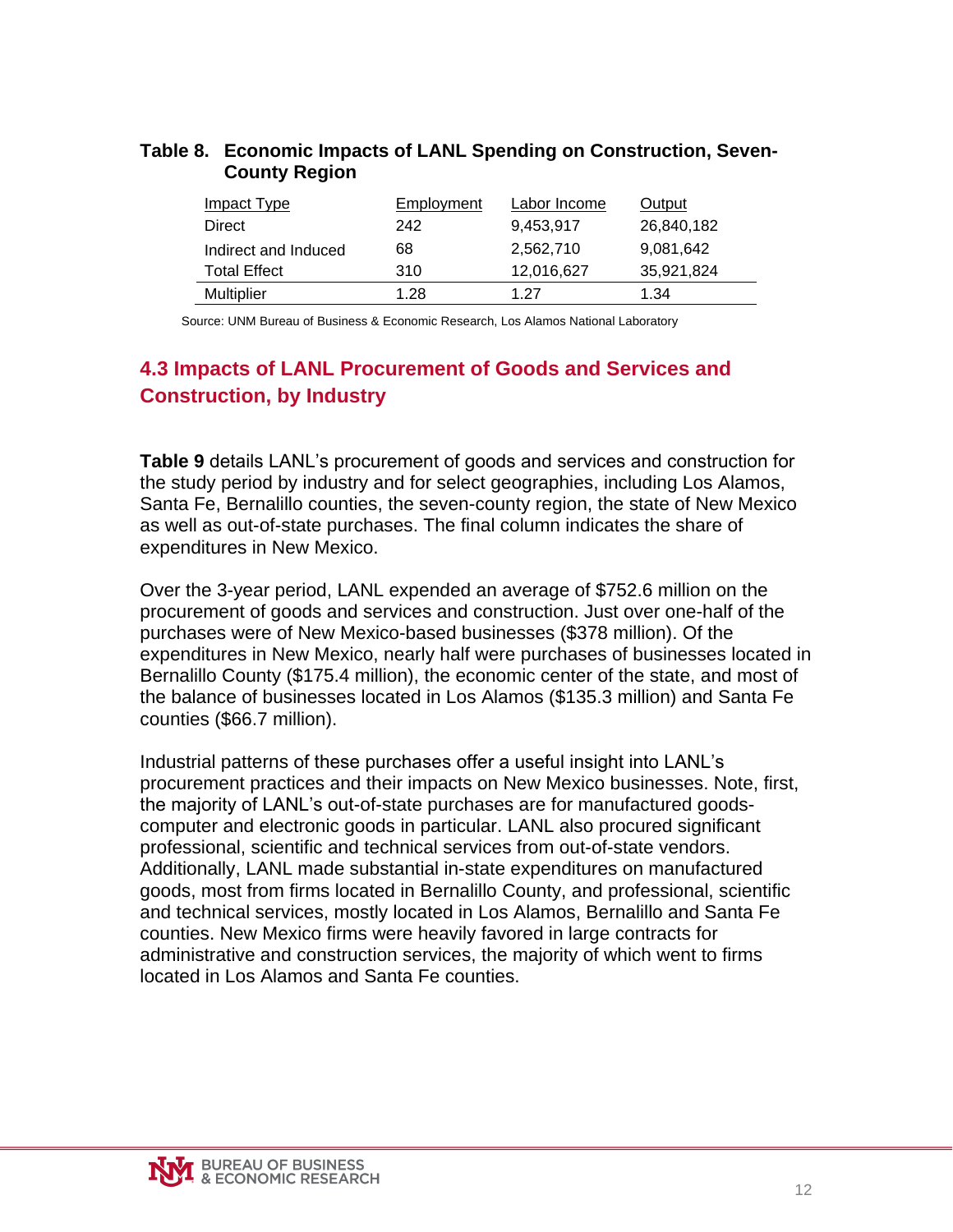<span id="page-18-0"></span>

|                                           |                   |            |             |                   |                   |                     |                    | NM%          |
|-------------------------------------------|-------------------|------------|-------------|-------------------|-------------------|---------------------|--------------------|--------------|
| Industry                                  | <b>Los Alamos</b> | Santa Fe   | 7-County    | <b>Bernalillo</b> | <b>New Mexico</b> | <b>Out Of State</b> | <b>Grand Total</b> | <b>Total</b> |
| <b>Agriculture</b>                        |                   | 2,485      | 3,051       | 24,938            | 27,989            | 68,022              | 96,011             | 29%          |
| <b>Mining</b>                             |                   | 706,152    | 706,152     | 52,978            | 759,130           | 110,356             | 869,486            | 87%          |
| <b>Utilities</b>                          | 4,550,999         | 1,584      | 4,561,646   | 468,469           | 5,030,115         | 545,086             | 5,575,201          | 90%          |
| Construction                              | 7,447,706         | 19,391,007 | 26,840,182  | 18,350,682        | 45,190,864        | 16,607,949          | 61,798,813         | 73%          |
| Construction of Buildings                 | 2,238,535         | 9,696,919  | 11,935,455  | 7,044,049         | 18,979,504        | 6,113,723           | 25,093,227         | 76%          |
| Heavy and Civil Engineering Construction  | 1,287,651         | 6,824,027  | 8,111,678   | 3,967,654         | 12,079,332        | 4,861,329           | 16,940,661         | 71%          |
| <b>Specialty Trade Contractors</b>        | 3,921,520         | 2,870,061  | 6,793,694   | 8,361,705         | 14, 155, 398      | 5,609,527           | 19,764,925         | 72%          |
| <b>Manufacturing</b>                      | 15,602,607        | 13,877,387 | 29,479,994  | 86,879,492        | 116,359,486       | 224, 147, 187       | 340,506,673        | 34%          |
| Computer & Electronic Manufacturing       | 23,733,479        | 17,909,844 | 41,746,607  | 18,340,421        | 60,087,028        | 120,590,667         | 180,677,696        | 33%          |
| Fabricated Metal Product Manufacturing    | 288,317           | 479.699    | 774,660     | 8,934,307         | 9,708,967         | 21,579,416          | 31,288,383         | 31%          |
| Machinery Manufacturing                   |                   | 418,363    | 4,586,410   | 4,008,436         | 8,594,846         |                     | 32,919,134         | 26%          |
|                                           | 4,166,701         |            |             |                   |                   | 24,324,288          |                    |              |
| Miscellaneous Manufacturing               | 6,969,352         | 4,510,354  | 11,621,266  | 16,236,024        | 27,857,289        | 37,417,808          | 65,275,097         | 43%          |
| <b>Transportation and Warehousing</b>     |                   | 10,534     | 10,534      | 52,715            | 63,249            | 162,808             | 226,057            | 28%          |
| <b>Information</b>                        | 3,390,484         | 4,877,822  | 8,358,888   | 2,769,233         | 11,128,121        | 32,563,872          | 43,691,993         | 25%          |
| <b>Finance and Insurance</b>              |                   |            |             | 2,039,485         | 2,039,485         | 97,152              | 2,136,637          | 95%          |
| <b>Real Estate and Rental and Leasing</b> | 7,520,705         | 1,885,467  | 9,407,114   | 3,133,634         | 12,540,748        | 1,526,290           | 14,067,038         | 89%          |
| Professional, Scientific, and Technical   | 30,889,257        | 12,255,878 | 43,220,221  | 24,405,716        | 67,625,937        | 59,054,663          | 126,680,600        | 53%          |
| Admin. and Waste Mgt & Remediation        | 64,918,102        | 12,753,762 | 78,017,616  | 33,291,809        | 111,309,425       | 19,783,955          | 131,093,380        | 85%          |
| Administrative and Support Services       | 52,250,007        | 8,901,809  | 61,429,709  | 30,392,443        | 91,822,152        | 16,347,477          | 108,169,629        | 85%          |
| Waste Mgt & Remediation Services          | 12,668,095        | 3,851,953  | 16,590,960  | 2,966,282         | 19,557,243        | 3,366,508           | 22,923,751         | 85%          |
| <b>Educational Services</b>               | 23,553            | 201,410    | 239,174     | 1,480,261         | 1,719,435         | 10,088,733          | 11,808,168         | 15%          |
| <b>Health Care and Social Assistance</b>  | 139,400           | 48,570     | 187,970     | 31,358            | 219,328           | 325,112             | 544,440            | 40%          |
| Arts, Entertainment, and Recreation       | 12                |            | 12          | 0                 | 12                | 6,611               | 6,623              | $0\%$        |
| <b>Accommodations &amp; Food Services</b> | 555,962           | 77,636     | 660,614     | 198,686           | 859,300           | 62,081              | 921,381            | 93%          |
| <b>Other Services</b>                     | 251,500           | 623,262    | 875,183     | 2,251,585         | 3,126,768         | 6,803,352           | 9,930,120          | 31%          |
| <b>Public Administration</b>              |                   |            |             | 29                | 29                | 2,618,898           | 2,618,927          | $0\%$        |
| <b>Grand Total</b>                        | 135,290,288       | 66,712,956 | 202,568,351 | 175,431,070       | 377,999,421       | 374,572,128         | 752,571,549        | 50%          |

#### **Table 9. LANL Procurement of Goods and Services and Construction by Industry and Select Geography, FY2017**

Source: LANL, UNM Bureau of Business & Economic Research

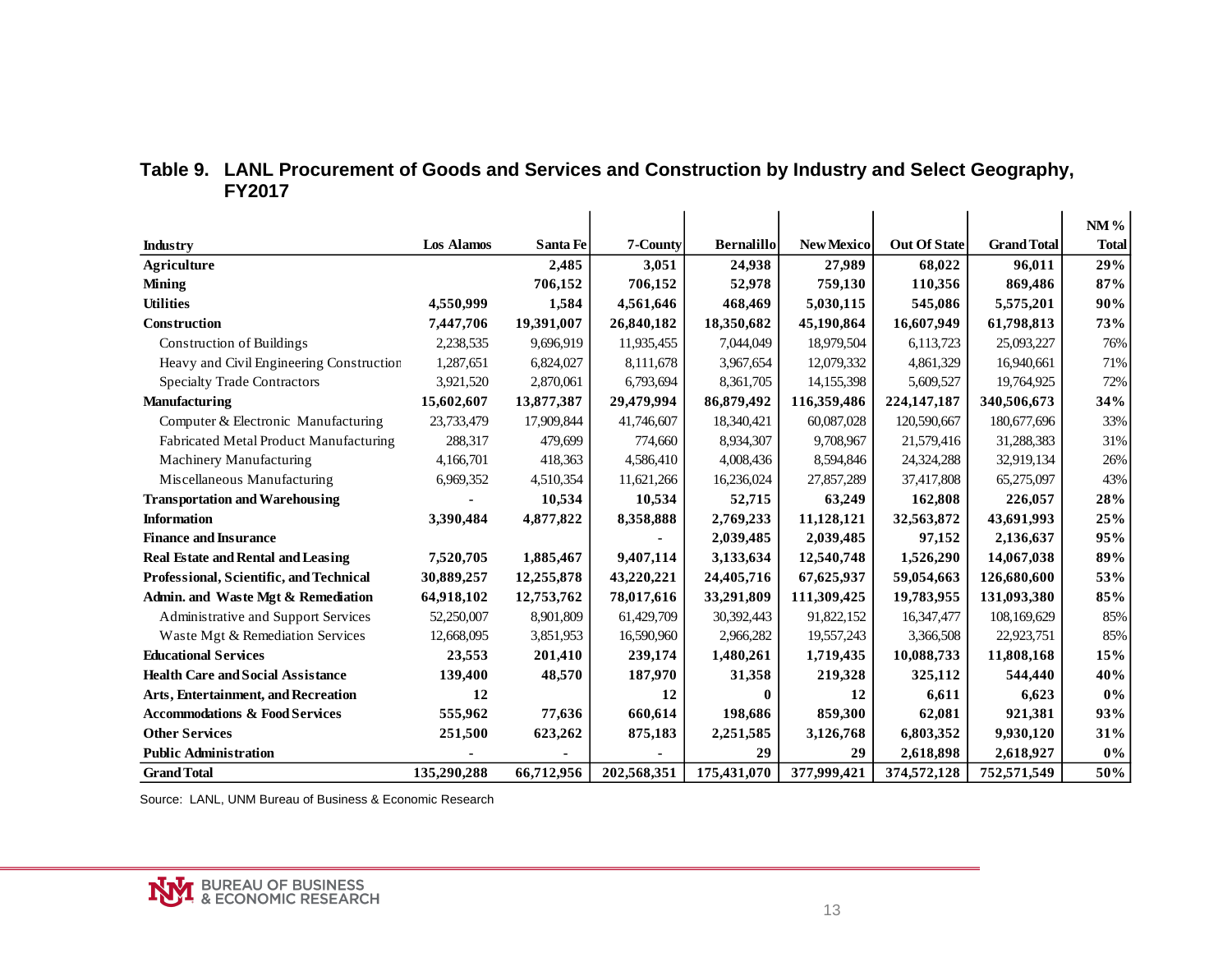In addition to sales of goods and services and construction, LANL's procurements generate indirect impacts as dollars circulate within the state and regional economy. These impacts are summarized by industry for the state as a whole and the sevencounty region in **Tables 10** and **11**. Note in particular these secondary impacts in wholesale and retail trade, health and educational services, leisure and hospitality, and other services, which occur as employees of firms that provide professional and administrative services to LANL purchase goods and services for their households.

| <b>Industry</b>                          | <b>Direct</b> | <b>Indirect</b> | Total         |
|------------------------------------------|---------------|-----------------|---------------|
| Agriculture, Mining, Utilities           | \$5,817,234   | \$9,726,720     | \$15,543,954  |
| Construction                             | \$45,190,864  | \$3,507,501     | \$48,698,365  |
| Manufacturing                            | \$116,359,486 | \$9,751,758     | \$126,111,244 |
| Wholesale & Retail Trade                 | \$0           | \$27,723,489    | \$27,723,489  |
| Transportation                           | \$63,249      | \$8,793,560     | \$8,856,809   |
| Information                              | \$11,128,121  | \$12,666,013    | \$23,794,134  |
| <b>Financial Activities</b>              | \$14,580,233  | \$58,631,816    | \$73,212,049  |
| Prof, Scientific and Technical Services  | \$67,625,937  | \$19,097,385    | \$86,723,322  |
| <b>Management of Companies</b>           | \$0           | \$4,502,791     | \$4,502,791   |
| Admin. & Waste Remediation Services      | \$111,309,425 | \$15,265,743    | \$126,575,168 |
| <b>Health &amp; Educational Services</b> | \$1,938,763   | \$19,968,157    | \$21,906,920  |
| Leisure & Hospitality                    | \$859,312     | \$12,983,733    | \$13,843,045  |
| <b>Other Services</b>                    | \$3,126,768   | \$11,095,771    | \$14,222,539  |
| <b>Public Administration</b>             | \$29          | \$5,323,097     | \$5,323,126   |
| Total                                    | \$377,999,421 | \$219,037,534   | \$597,036,955 |

#### <span id="page-19-0"></span>**Table 10. Impacts of Goods and Services and Construction Expenditures, Statewide by Industry, FY2017**

Source: UNM Bureau of Business and Economic Research, Los Alamos National Laboratory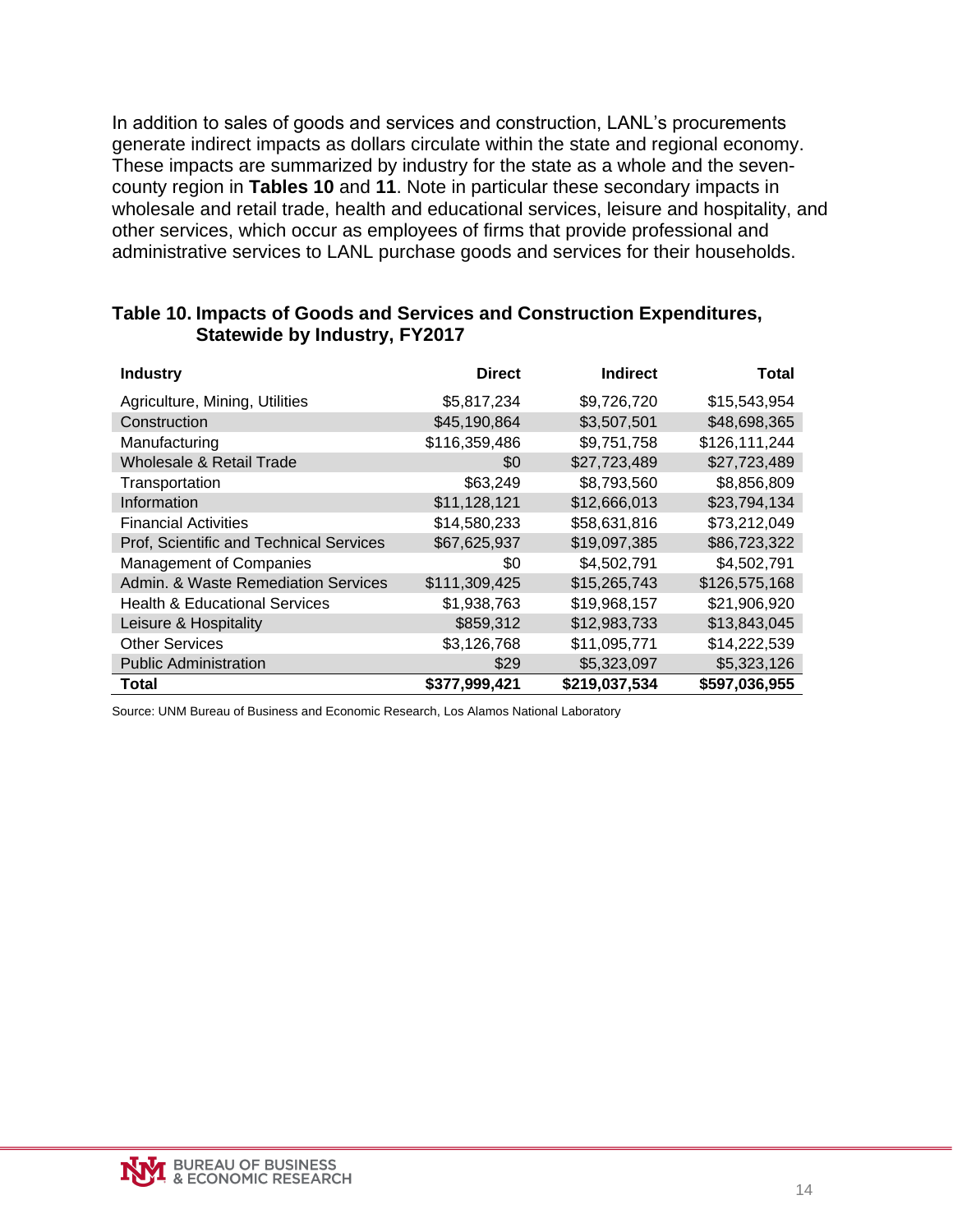| <b>Industry</b>                          | <b>Direct</b> | <b>Indirect</b> | Total         |
|------------------------------------------|---------------|-----------------|---------------|
| Agriculture, Mining, Utilities           | \$5,270,849   | \$2,979,930     | \$8,250,779   |
| Construction                             | \$26,840,182  | \$1,130,064     | \$27,970,246  |
| Manufacturing                            | \$29,479,994  | \$1,157,749     | \$30,637,743  |
| Wholesale & Retail Trade                 | \$0           | \$8,938,186     | \$8,938,186   |
| Transportation                           | \$10,534      | \$1,797,626     | \$1,808,160   |
| Information                              | \$8,358,888   | \$5,293,501     | \$13,652,389  |
| <b>Financial Activities</b>              | \$9,407,114   | \$27,616,358    | \$37,023,472  |
| Prof, Scientific and Technical Services  | \$43,220,221  | \$8,837,476     | \$52,057,697  |
| <b>Management of Companies</b>           | \$0           | \$839,131       | \$839,131     |
| Admin. & Waste Remediation Services      | \$78,017,616  | \$5,206,410     | \$83,224,026  |
| <b>Health &amp; Educational Services</b> | \$427,144     | \$8,706,090     | \$9,133,234   |
| Leisure & Hospitality                    | \$660,626     | \$6,309,878     | \$6,970,504   |
| <b>Other Services</b>                    | \$875,183     | \$4,566,351     | \$5,441,534   |
| <b>Public Administration</b>             | \$0           | \$2,933,814     | \$2,933,814   |
| Total                                    | \$202,568,351 | \$86,312,564    | \$288,880,915 |

#### <span id="page-20-1"></span>**Table 11. Impacts of Goods and Services and Construction Expenditures in the Seven-County Region by Industry, FY2017**

Source: UNM Bureau of Business & Economic Research, Los Alamos National Laboratory

## <span id="page-20-0"></span>5.Fiscal Impacts of LANL on the State and Northern New **Mexico**

LANL benefits New Mexico by creating jobs, generating income and purchasing goods and services from local businesses. LANL also contributes to state and local government revenues that fund education, public safety, health and human services, judiciary and other public services. At the same time, LANL, its employees and those of its vendors, utilize services provided by state and local government. In this section, we examine the financial contributions and costs to public institutions in the state.

**Table** 12 summarizes LANL's contributions to the New Mexico General Fund and local governments in the seven-county region for FY2017. These estimates are based on detailed payroll and procurement data provided by LANL; estimated indirect and induced impacts of household and business expenditures, as described above; and tax payment rates derived from data provided by New Mexico's Taxation and Revenue Department and the Local Government Division of the state's Department of Finance and Administration.

These data indicate that LANL contributed a total of \$129.4 million to the New Mexico's General Fund in 2017. This included \$62.1 million in PIT payments made by LANL employees and those of its vendors, and \$67.3 million in GRT made by LANL, its vendors and employees on in-state purchases.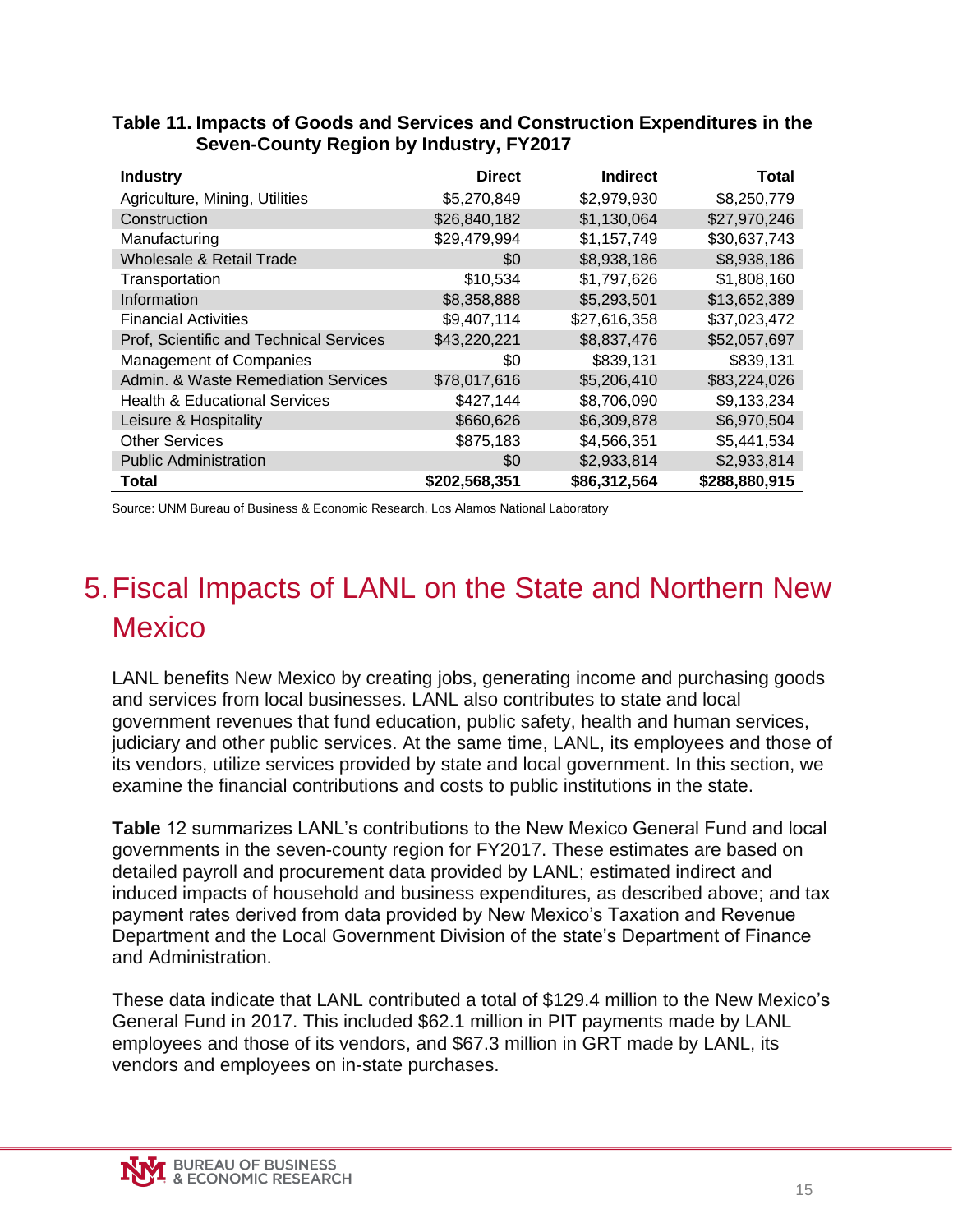Combined, LANL supported the payment of \$70.8 million to county and municipal governments and other tax-supported entities such as community colleges and school building funds. Local government organizations receive GRT revenues and residential and non-residential property taxes paid by businesses and households supported by LANL. GRT payments to governments in the seven-county region, total \$47.4 million and residential and non-residential property taxes sum to \$23.4 million.

|              | Personal<br>Income | Gross<br>Receipts | LANL<br>Residential<br>Property | <b>LANL Non-</b><br>Residential<br>Property |                       |
|--------------|--------------------|-------------------|---------------------------------|---------------------------------------------|-----------------------|
|              | Taxes              | Taxes             | Taxes                           | Taxes                                       | <b>Total Revenues</b> |
| Total        | \$62,092,631       | \$124,175,889     | \$23,812,510                    | \$4,135,256                                 | \$214,216,286         |
|              |                    |                   |                                 |                                             |                       |
| <b>State</b> | \$62,092,631       | \$67,320,454      |                                 |                                             | \$129,413,085         |
| 7-Counties   |                    | \$47,366,069      | \$20,307,999                    | \$3,084,985                                 | \$70,759,053          |
|              |                    |                   |                                 |                                             |                       |
| Los Alamos   |                    | \$36,800,473      | \$11,240,634                    | \$1,979,039                                 | \$50,020,145          |
| Mora         |                    | \$8,755           | \$6,667                         | \$1,000                                     | \$16,442              |
| Rio Arriba   |                    | \$3,233,218       | \$1,677,246                     | \$179,791                                   | \$5,090,255           |
| Sandoval     |                    | \$1,407,208       | \$98,837                        | \$12,996                                    | \$1,519,041           |
| San Miguel   |                    | \$53,452          | \$491,849                       | \$271                                       | \$545,572             |
| Santa Fe     |                    | \$5,311,697       | \$6,445,068                     | \$712,077                                   | \$12,468,842          |
| Taos         |                    | \$551,248         | \$347,698                       | \$199,811                                   | \$1,098,757           |

<span id="page-21-0"></span>

| Table 12. Fiscal Revenues to State and in Northern New Mexico Governments, |  |
|----------------------------------------------------------------------------|--|
| <b>FY2017</b>                                                              |  |

Source: UNM Bureau of Business and Economic Research

**Table 13** shows estimates of costs to state and local governments in the seven county region that are associated with shared use of services by LANL, its vendors and employees. These estimates are based on the most recently available audited financial statements of state and local governments and assume that costs are evenly distributed among households (i.e., LANL's cost of government service is proportionate to supported employment as a share of the number of households served by government).

On an aggregate basis, the fiscal revenues supported by LANL are \$27.3 million or 15% greater than the implied cost of government services. The state government receives a substantial net benefit, totaling an estimated \$11.7 million. The strength of the State's balance sheet owes in part to personal income tax payments made by relatively wellpaid LANL employees.

The fiscal impact for the northern region, on the other hand, is mixed. In general, jurisdictions with businesses that serve LANL and its employees do well as these generate substantial GRT revenues while incurring relatively few costs. By contrast, jurisdictions that are primarily bedroom communities for LANL employees depend on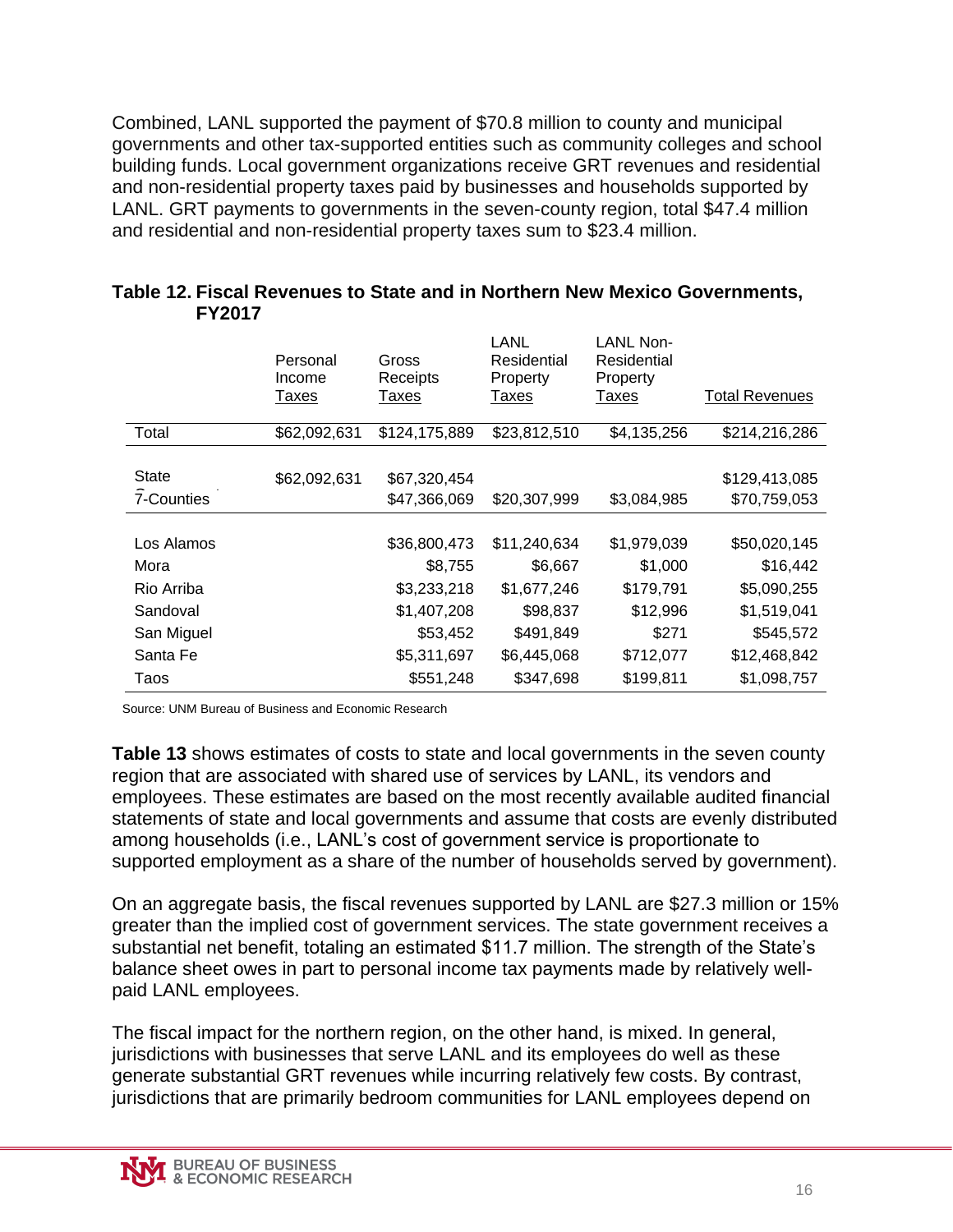smaller property tax revenues while funding costly services to working households. This is characteristic of government finances in New Mexico rather than a specific impact of LANL.

<span id="page-22-0"></span>

|  |  |  |  | Table 13. Fiscal Impacts of LANL on Northern New Mexico and the State, FY2017 |
|--|--|--|--|-------------------------------------------------------------------------------|
|--|--|--|--|-------------------------------------------------------------------------------|

|                         | <b>Total Revenues</b> | Expenditures  | <b>Balance</b> |
|-------------------------|-----------------------|---------------|----------------|
| Total                   | \$214,216,286         | \$186,947,331 | \$27,268,995   |
|                         |                       |               |                |
| <b>State Government</b> | \$129,413,085         | \$117,678,594 | \$11,734,491   |
| 7-Counties              | \$70,759,053          | \$64,720,968  | \$6,038,085    |

Source: UNM Bureau of Business and Economic Research

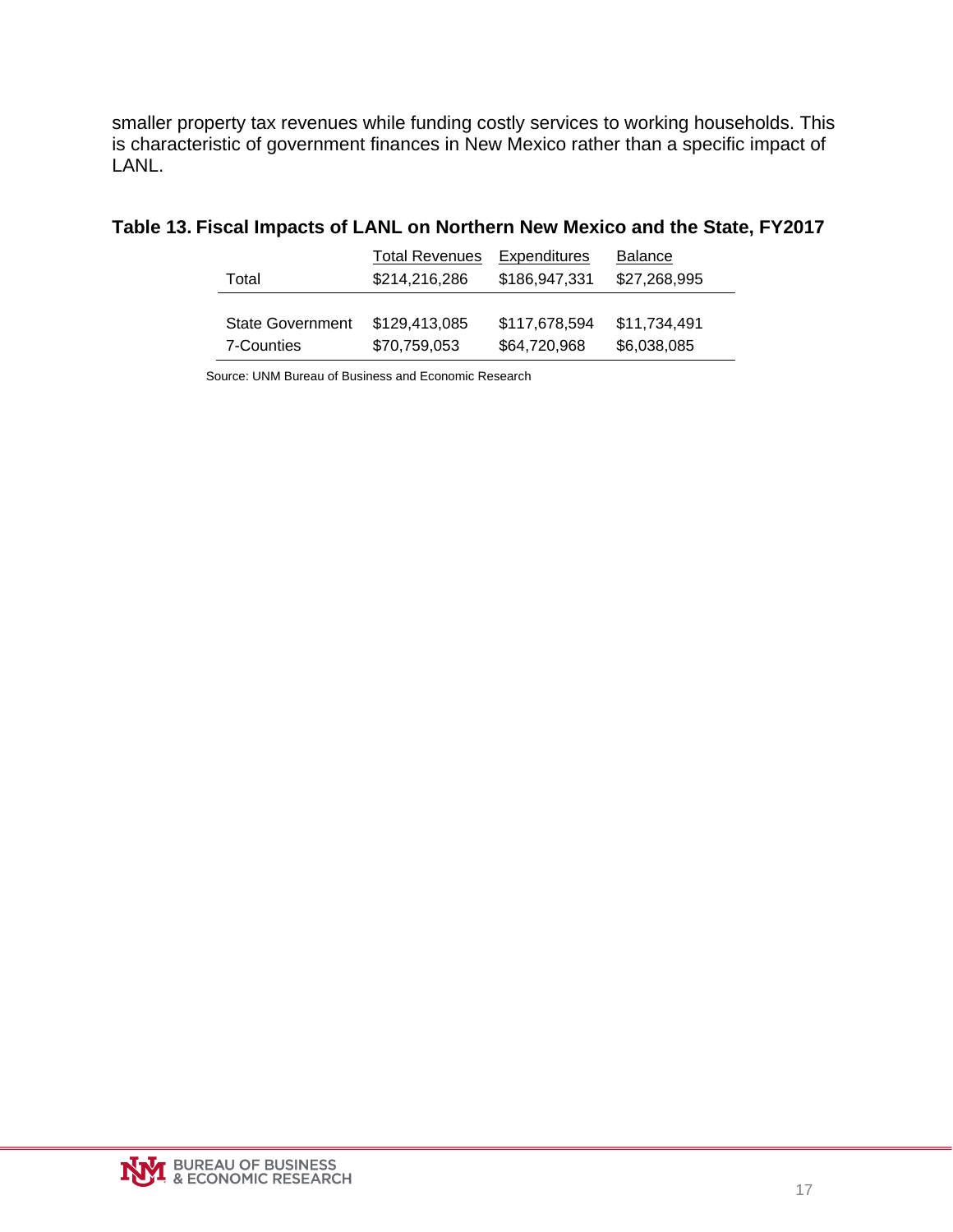# <span id="page-23-0"></span>6. Overall Assessment of Economic and Fiscal Impacts of LANL

LANL has a substantial impact on the economy of New Mexico. Directly and indirectly, in FY2017 revenues that LANL brought into the state supported the employment of 24,169 persons, the payment of \$1.82 billion in wages, salaries and labor benefits, and generated \$3.12 billion in sales to New Mexico businesses.

The principal channel through which LANL impacts the state economy is the household expenditures of its well-paid employees. In FY2017 fully 80% of LANL's impact on the state economy (\$2.52 billion) was the result of household expenditures of LANL's employees and its vendors. LANL's procurement of goods and services from New Mexico-based businesses generated \$526.9 million in sales, and construction contracts accounted for another \$70.1 million.

LANL's economic impact is highly concentrated in neighboring communities, where most employees reside. More than three-quarters of LANL's economic impact occurred in the seven-county northern New Mexico region. Impacts of procurement were not as localized as the impacts of the spending of employees. Slightly more than half of LANL's in-state purchases were of businesses located in the seven-county region, but most of the remainder were with businesses located in Bernalillo County.

In FY2017, LANL also contributed substantially to public finances, for both state and local governments. In FY2017, LANL, its vendors and employees paid \$124.2 million in GRT, \$62.1 million in PIT, and \$27.9 million in property taxes, substantially offsetting \$186.9 million in costs to state and local governments. Revenues to the State's General Fund far outweighed the costs that the State incurred in supporting LANL and its employees, resulting an in estimated \$11.7 million surplus in FY2017. Benefits to state government were due equally to PIT payments of well-paid employees and GRT payments of vendors to LANL and its employees.

<span id="page-23-1"></span>The fiscal impacts for local governments are less clear cut, depending on the balance of business and residential activities. Areas with a large number of businesses that are vendors to LANL, such as Los Alamos and Bernalillo counties, do well because they receive GRT on sales. On the other hand, residential communities are more likely to run deficits because they incur the costs of services to households but collect relatively little from property taxes. In New Mexico deficits can be compounded because counties are not eligible to receive taxes on the income of residents.

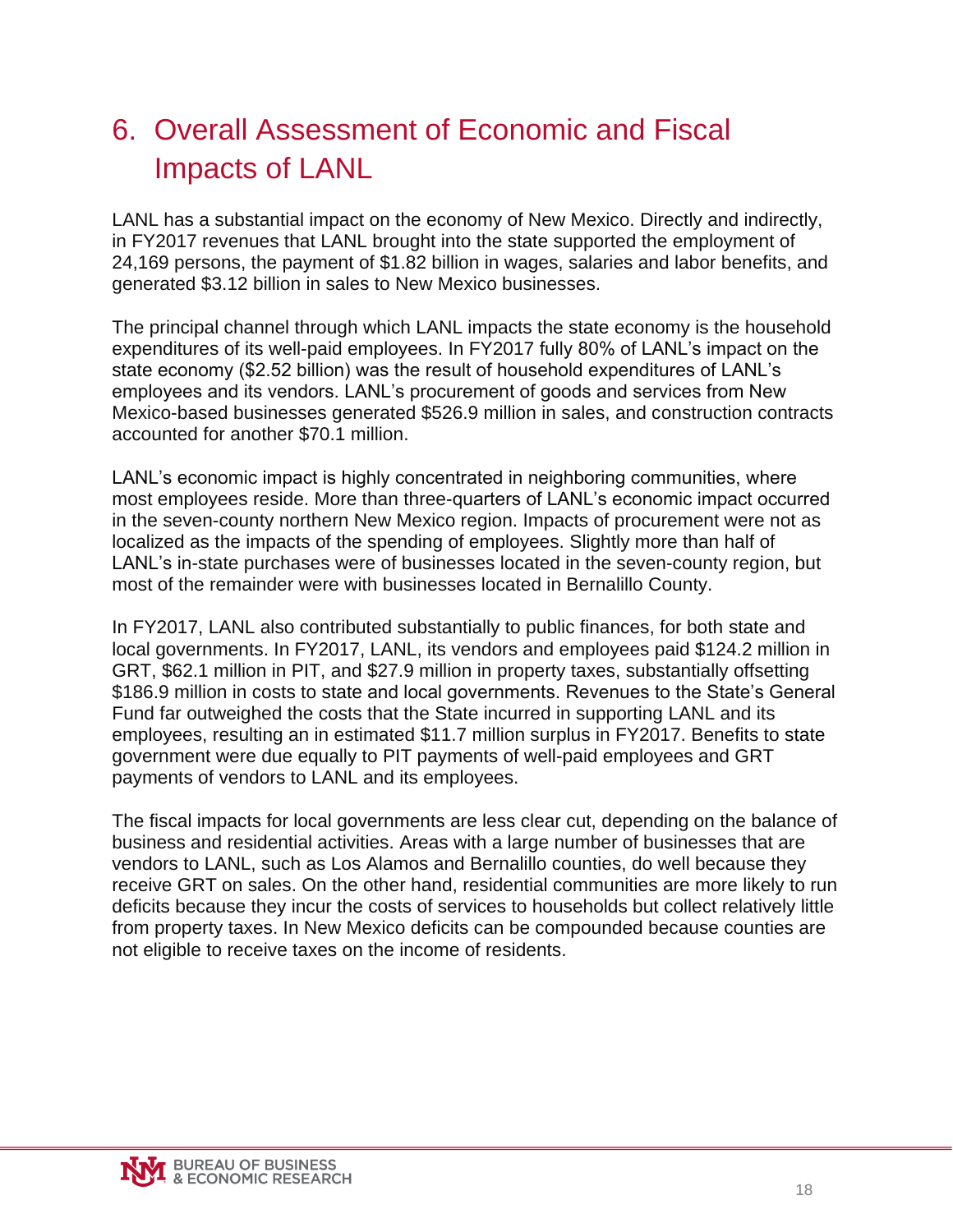### Appendix 1. LANL Employees by County and Category**<sup>1</sup>**

| <b>County</b>      | <b>LANL</b> | Craft          | <b>Contractor</b> | <b>Total</b> |
|--------------------|-------------|----------------|-------------------|--------------|
| <b>Bernalillo</b>  | 265         | 465            | 35                | 765          |
| Catron             |             |                |                   |              |
| Chaves             | 1           | $\overline{2}$ |                   | 3            |
| Cibola             |             | 11             |                   | 11           |
| Colfax             | 1           | 12             |                   | 13           |
| Curry              |             |                |                   |              |
| De Baca            |             |                |                   |              |
| Doña Ana           | 13          | 8              | $\overline{4}$    | 25           |
| Eddy               | 43          |                |                   | 43           |
| Grant              |             | 1              |                   | 1            |
| Guadalupe          |             |                |                   |              |
| Harding            |             | 1              |                   | 1            |
| Hidalgo            |             |                |                   |              |
| Lea                | 1           | 3              |                   | 4            |
| Lincoln            |             | 3              |                   | 3            |
| Los Alamos         | 4,913       | 72             | 257               | 5,242        |
| Luna               | 1           | 1              | -                 | 2            |
| <b>McKinley</b>    | 1           | 26             | 1                 | 28           |
| Mora               | 3           | 11             |                   | 14           |
| Otero              | 0           | 1              |                   | 1            |
| Quay               | 1           |                |                   | 1            |
| Rio Arriba         | 1,589       | 367            | 186               | 2,142        |
| Roosevelt          | 1           |                | -                 | 1            |
| San Juan           | 3           | 46             |                   | 49           |
| San Miguel         | 31          | 22             | 3                 | 56           |
| Sandoval           | 346         | 77             | 45                | 468          |
| Santa Fe           | 1,992       | 479            | 168               | 2,639        |
| Sierra             | 1           | 4              | -                 | 5            |
| Socorro            | 7           | 3              |                   | 10           |
| <b>Taos</b>        | 173         | 76             | 23                | 272          |
| Torrance           | 2           | 9              |                   | 11           |
| Union              |             |                |                   |              |
| Valencia           | 22          | 47             | 2                 | 71           |
| <b>New Mexico</b>  | 9,410       | 1,747          | 724               | 11,882       |
| Out of State       | 498         | 1,810          | 498               | 2,806        |
| <b>Grand Total</b> | 9,908       | 3,557          | 1,222             | 14,688       |

Source: Los Alamos National Laboratory

<sup>1</sup>LANL employees include regular, limited term, long-term visiting staff, DPD, postdoctoral and student (high school, undergraduate, graduate) employees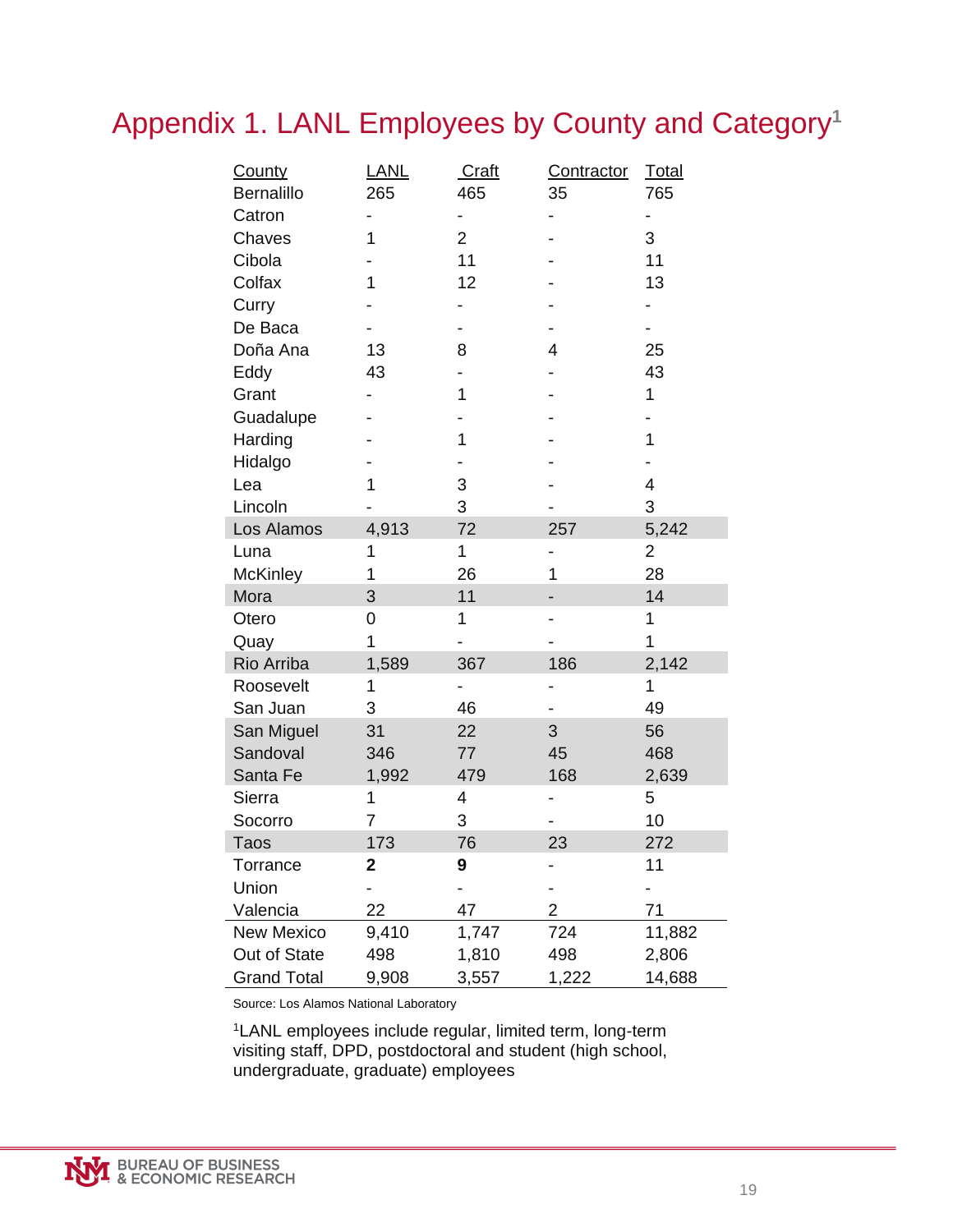# <span id="page-25-0"></span>Appendix 2. Total LANL Employees by County



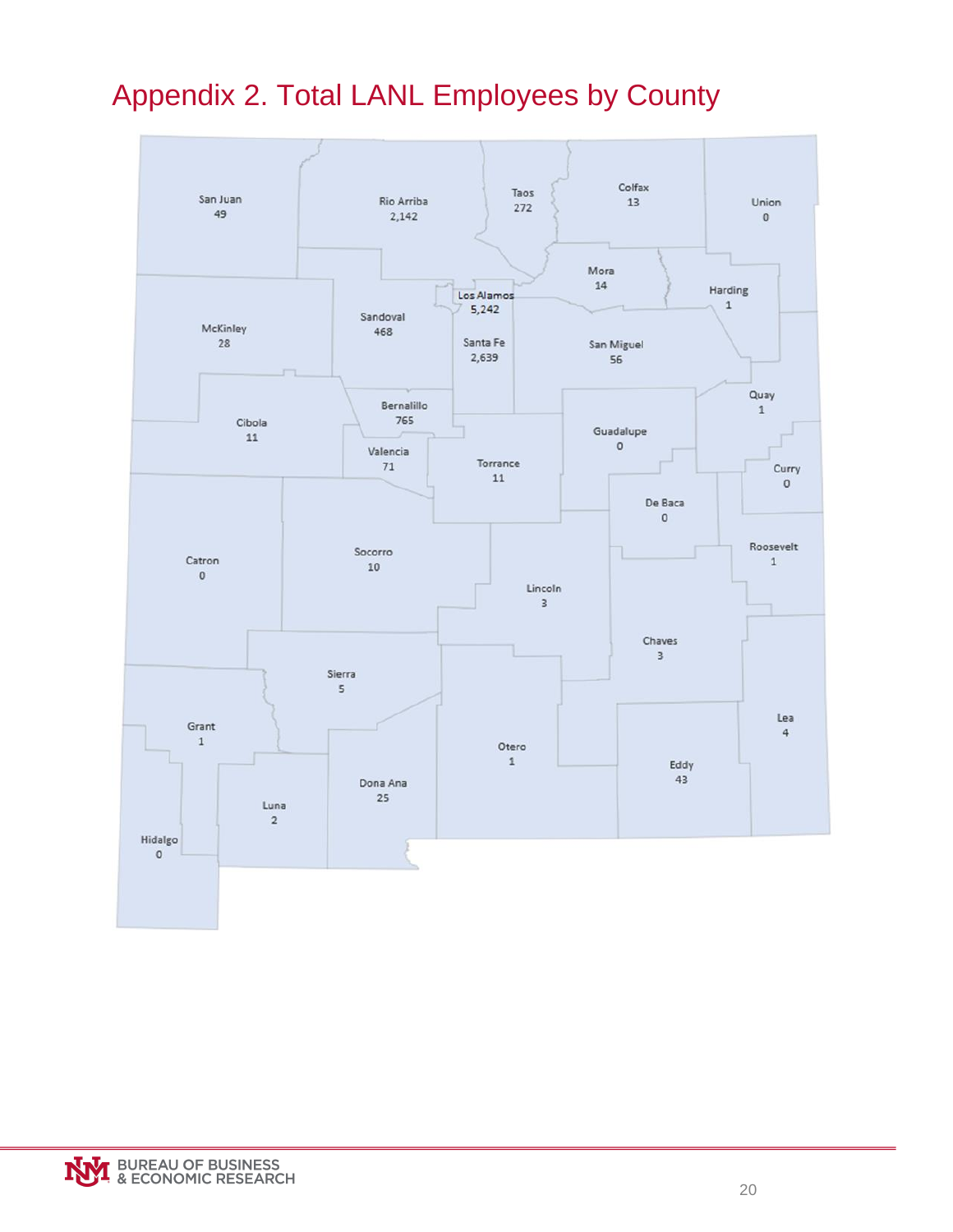### <span id="page-26-0"></span>Appendix 3. LANL Gross Payrolls by County and Employee Category**<sup>1</sup>**

| <b>County</b>      | LANL            | <b>Craft</b>  | <b>Contractor</b> | <b>Total</b>    |
|--------------------|-----------------|---------------|-------------------|-----------------|
| <b>Bernalillo</b>  | \$35,177,547    | \$27,450,090  | \$1,794,874       | \$64,422,510    |
| Catron             |                 |               |                   |                 |
| Chaves             | \$9,493         | \$25,871      |                   | \$35,364        |
| Cibola             |                 | \$435,201     |                   | \$435,201       |
| Colfax             | \$97,307        | \$823,731     |                   | \$921,037       |
| Curry              |                 |               |                   |                 |
| De Baca            |                 |               |                   |                 |
| Doña Ana           | \$961,200       | \$323,395     | \$192,752         | \$1,477,347     |
| Eddy               | \$7,017,947     |               |                   | \$7,017,947     |
| Grant              | \$21,360        | \$45,997      |                   | \$67,357        |
| Guadalupe          |                 |               |                   |                 |
| Harding            |                 | \$146,170     |                   | \$146,170       |
| Hidalgo            |                 |               |                   |                 |
| Lea                | \$26,107        | \$87,703      |                   | \$113,810       |
| Lincoln            |                 | \$88,126      |                   | \$88,126        |
| Los Alamos         | \$783,176,267   | \$5,389,321   | \$12,672,586      | \$801,238,174   |
| Luna               | \$66,453        | \$22,853      |                   | \$89,307        |
| <b>McKinley</b>    | \$42,720        | \$1,171,066   | \$39,013          | \$1,252,799     |
| Mora               | \$154,267       | \$573,542     |                   | \$727,808       |
| Otero              | \$40,347        | \$93,771      |                   | \$134,118       |
| Quay               | \$284,800       |               |                   | \$284,800       |
| Rio Arriba         | \$184,793,667   | \$21,504,451  | \$5,101,321       | \$211,399,439   |
| Roosevelt          | \$9,493         |               |                   | \$9,493         |
| San Juan           | \$231,400       | \$1,508,220   |                   | \$1,739,620     |
| San Miguel         | \$3,622,893     | \$1,284,884   | \$170,576         | \$5,078,353     |
| Sandoval           | \$49,335,667    | \$5,214,632   | \$2,252,576       | \$56,802,874    |
| Santa Fe           | \$308,221,240   | \$30,913,867  | \$7,914,180       | \$347,049,288   |
| Sierra             | \$201,733       | \$189,055     |                   | \$390,788       |
| Socorro            | \$337,013       | \$73,377      |                   | \$410,390       |
| Taos               | \$19,060,240    | \$4,711,278   | \$881,165         | \$24,652,682    |
| Torrance           | \$315,653       | \$382,844     |                   | \$698,498       |
| Union              |                 |               |                   |                 |
| Valencia           | \$2,796,973     | \$2,975,695   | \$62,492          | \$5,835,160     |
| <b>New Mexico</b>  | \$1,396,001,787 | \$105,435,138 | \$31,081,535      | \$1,532,518,459 |
| Out of State       | \$48,648,587    | \$2,341,080   | \$5,750,150       | \$56,739,816    |
| <b>Grand Total</b> | \$1,444,650,373 | \$107,776,218 | \$36,831,685      | \$1,589,258,276 |

Source: Los Alamos National Laboratory

<sup>1</sup>LANL employees include regular, limited term, long-term visiting staff, DPD, postdoctoral and student (high school, undergraduate, graduate) employees